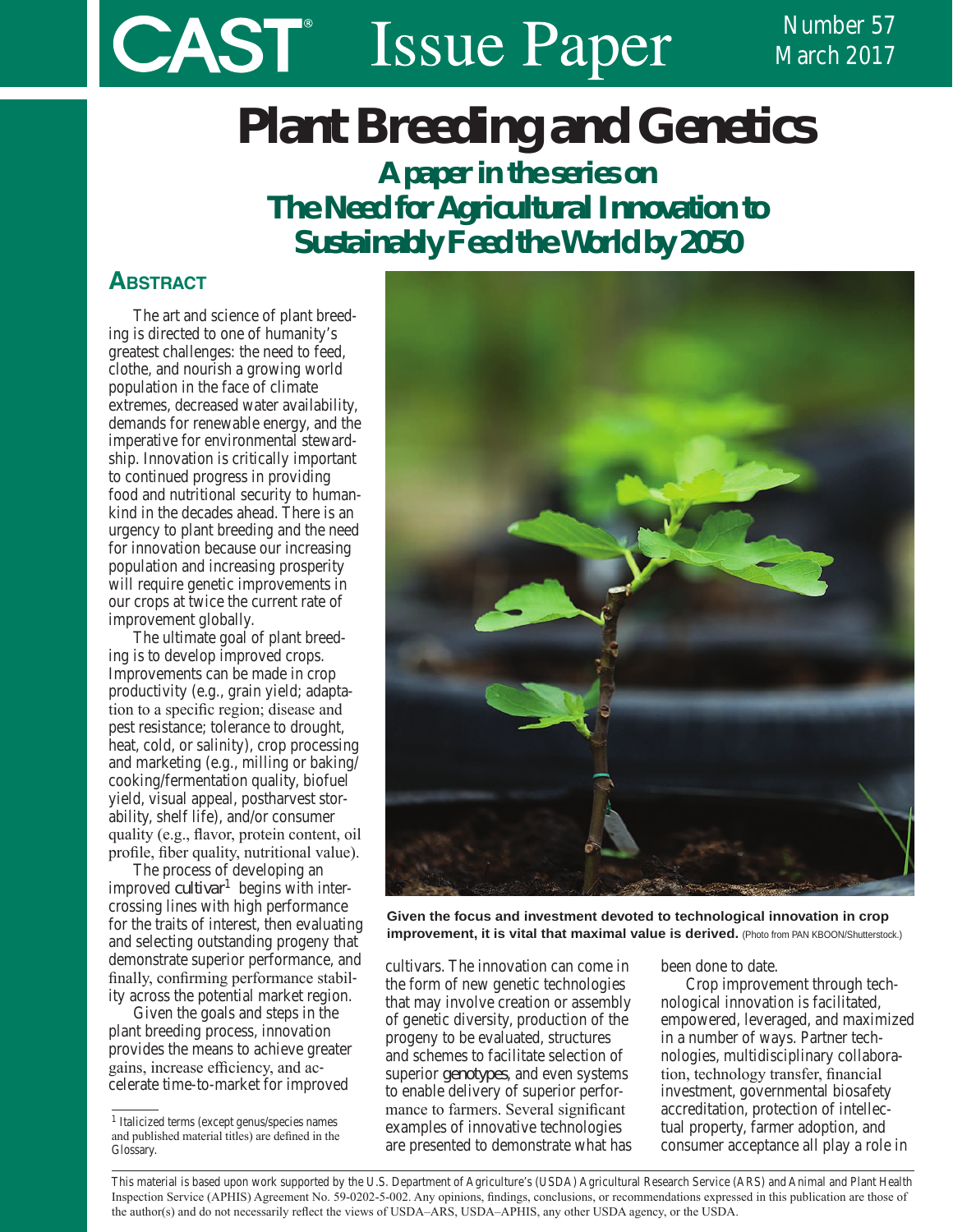# CAST Issue Paper 57 Task Force Members

**P. Stephen Baenziger (Cochair)**, Department of Agronomy and Horticulture, University of Nebraska–Lincoln

**Rita H. Mumm (Cochair)**, Department of Crop Sciences, University of Illinois at Urbana–Champaign

**Rex Bernardo**, Department of Agronomy and Plant Genetics, University of Minnesota, St. Paul **E. Charles Brummer**, Department of Plant Sciences, University of California–Davis

**Peter Langridge**, School of Agriculture, Food and Wine, University of Adelaide, Glen Osmond SA, Australia

**Philipp Simon**, USDA–Agricultural Research Service, Department of Horticulture, University of Wisconsin, Madison

**Stephen Smith**, Seed Science Center, Iowa State University, Ames

by 2050 is to be fed and nourished.

# Grand Challenges

Human life depends on plants for food, feed, fiber, fuel, aesthetics, and environmental services such as recycling carbon dioxide  $(CO<sub>2</sub>)$ . Some of humanity's grand challenges are met, at least in part, through improved plants: feeding and nourishing a growing human population, supporting a biobased economy, coping with and helping mitigate climate change, and sustaining the environment. Looking pragmatically at the past and strategically to the future, this paper focuses on the role and critical importance of innovation in plant breeding to meet the grand challenge of being able to provide food and nutritional security to humankind in the decades ahead. Improved crops are also used for sources of fiber, wood, and amenity plants such as flowers and turf grasses.

### Feeding and Nourishing Humanity

The U.S. population has grown from 76 million in 1900 to 321 million in 2015 (USDA–ERS n.d.) (Figure 1). Having many more mouths to feed necessitates increases in crop production, which can be achieved through higher crop yields per land area unit (increased productivity) or through more land devoted to crop production. In addition, as people become more prosperous, they eat more food and have a more diverse diet.

## Authors **Reviewers Authors Reviewers**

**Richard Flavell**, Ceres, Inc., Thousand Oaks, California

**Jan Leach**, Plant Pathology, Colorado State University, Fort Collins

**Don Lee**, Department of Agronomy and Horticulture, University of Nebraska–Lincoln

# CAST Liaison

**Wendy Srnic**, Research and Development, DuPont Pioneer, Johnston, Iowa

Per-unit area yields of the three major field crops in the United States—corn, soybean, and wheat—have increased dramatically since the late 1800s or early 1900s (USDA–ERS n.d.) (Figure 1). Approximately 50 to 60% of this increase has been attributed to improved crop cultivars (varieties), with the remainder of the yield improvement attributable to improved crop production practices (Fehr 1984).

Despite yearly fluctuations, the total U.S. acreage (1 acre=0.4047 hectares) devoted to these three major crops increased from 160 million acres (65 million hectares) in 1926 to 225 million acres (91 million hectares) in 2015 (USDA–ERS n.d.) (Figure 1). Hence, increases in total crop production from 1900 to the present have been due to a combination of higher yields per acre as well as more acres cultivated. The amount of U.S. and global arable land, however, is limited and decreasing

enabling genetic technological advancement and effective realization of food security goals. Aspects and influences to these empowerments of technological innovation are discussed in detail.

Given the focus and investment devoted to technological innovation in crop improvement, it is vital that maximal value is derived; this often means fitting improved cultivars and the process to create them with other features of the agricultural production system and the value chain. Integration with farmer-implemented agronomic practices; delivery options for crop protection; and machinery used for planting, harvest, and postharvest storage are important to realizing the full genetic potential of improved cultivars and deriving maximal value and impact from innovation. Likewise, further innovation in production systems and value chains will sustain and leverage genetic advancements.

Past success in devising innovative plant breeding solutions to develop improved crop cultivars to nourish, fuel, and beautify the world while mitigating climate change and enhancing the environment has been impressive. Success to date should provide the motivation and confidence to sustain and intensify efforts in the decades ahead to eliminate human hunger and malnutrition while preserving our environment. The scale of innovations that needs to be made and broadly implemented globally within the next few decades in the many and diverse crops that sustain humanity reinforces the urgency and call to action for innovation in plant breeding if a

global population of more than 9 billion

# **IntroductIon**

because of urbanization, salinization, limited irrigation water, and soil erosion (Tester and Langridge 2010). Hence future increases in crop production will need to come from increased productivity, often on less desirable land.

Future demands for increased crop production will be high because of population increases. The U.S. population is projected to increase to more than 450 million in 2050. The world population is projected to increase from 7.3 billion in 2015 to approximately 9.6 billion in 2050 (Godfray et al. 2010). Staple crops such as wheat, maize, and rice account for a high proportion of the caloric intake in the human diet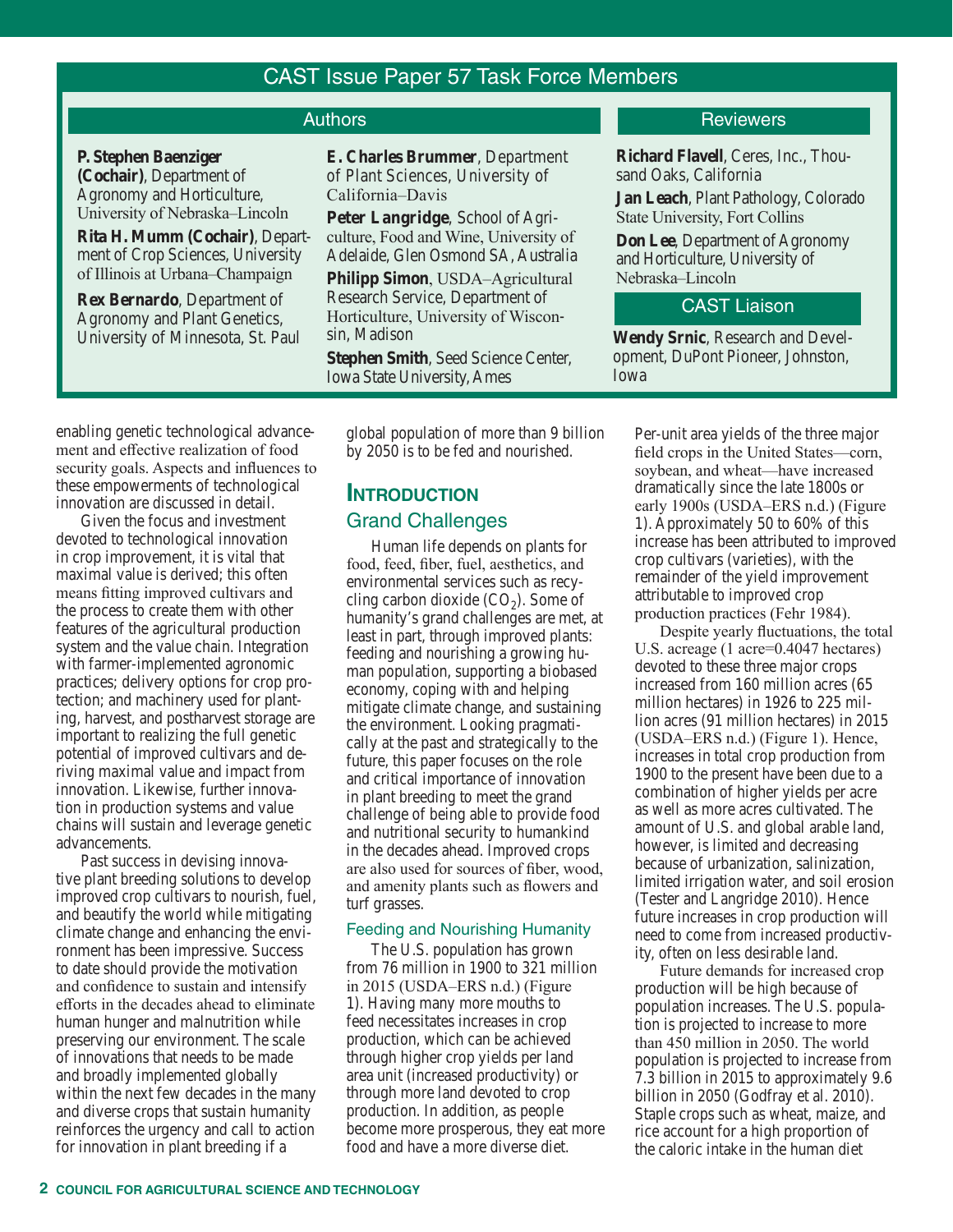(approximately 60% globally [FAO n.d.]), and a nutrient-sufficient diet for a growing population will have greater demands for vegetables, fruits, oilseeds, and nuts (FAO 2009). At the same time, increasing affluence will lead to a greater demand for meat and dairy, which in turn will drive demand for crops used as animal feed (e.g., corn, soybean, alfalfa, and forage grasses). Finally, to combat the various forms of undernutrition globally, a generally more diverse and nutritious diet is critical. Improving nutritive value is a major breeding goal in many crops.

There is an urgent need to increase agricultural productivity to meet the grand challenges facing humanity. Simply stated, current improvements in crop production through genetics and agronomy are not sufficient (less than half of what is needed) to support the human activities predicted due to population growth and increased prosperity by 2050 (e.g., the predicted 9 billion people of 2050 will consume the agricultural products equivalent to 12 billion people of today [Godfray et al. 2010]). Furthermore, while great progress is being made in some crop plants, not all crops currently share equally in these advances, which may greatly lessen the diversity of choices that humans will have in the future. Simply imagine a salad of the future with its diverse vegetables, fruits, and nuts if most of the scientific advances are made only in the major crops of the world (e.g., maize, wheat, rice).

Will plant breeding end hunger? No. The causes of starvation and malnutrition are inextricably linked with poverty, lack of markets, poor political leadership, wars, etc. It is understood that today nearly one billion people live in poverty and are malnourished or food insecure despite global crop surpluses. The urgent goal of plant breeders is to ensure that hunger, malnourishment, and food insecurity are never due to lack of agricultural production, despite the possibility that other factors may limit food availability and quality.

#### Biobased Economy

Reserves of fossil energy like oil and coal are currently used to meet the majority of needs for fuel, plastics, and other industrial products. These fossil resources are nonrenewable, whereas biobased resources—which



**Figure 1. Average yields of corn, soybean, and wheat per acre through time; acreage in the United States planted to these crops; and U.S. population growth (USDA–ERS n.d.).** 

are dependent on plants, animals, and microorganisms—are renewable and can contribute to rural economy. More than 40% of the U.S. corn crop is currently used to produce fuel ethanol, yet coproducts from ethanol production (such as distillers dried grains with solubles) make their way back into the food/feed chain, substantially offsetting corn and soybean requirements in livestock diets (Mumm et al. 2014). Ethanol and biodiesel produced from leaves and stalks (instead of grain) or from nonfood crops, as well as plantderived plastics and industrial products, are projected to become increasingly important. These new uses for plants will create a demand not only for

greater quantities of plant material, but also for plant biomass that has specific chemical and physical characteristics that make it more amenable to bioprocessing. Plant breeding will be important in developing these significant new characteristics in crops.

#### Climate Change

Plants use energy from the sun to convert water from the soil and  $CO<sub>2</sub>$ from the air into sugars and oxygen. Human use of fossil fuel continues to increase the concentration of  $CO<sub>2</sub>$  in the atmosphere, which is favorable to crop productivity. Because plants have an optimum temperature for productivity (less than approximately  $33^{\circ}$ C [91°F]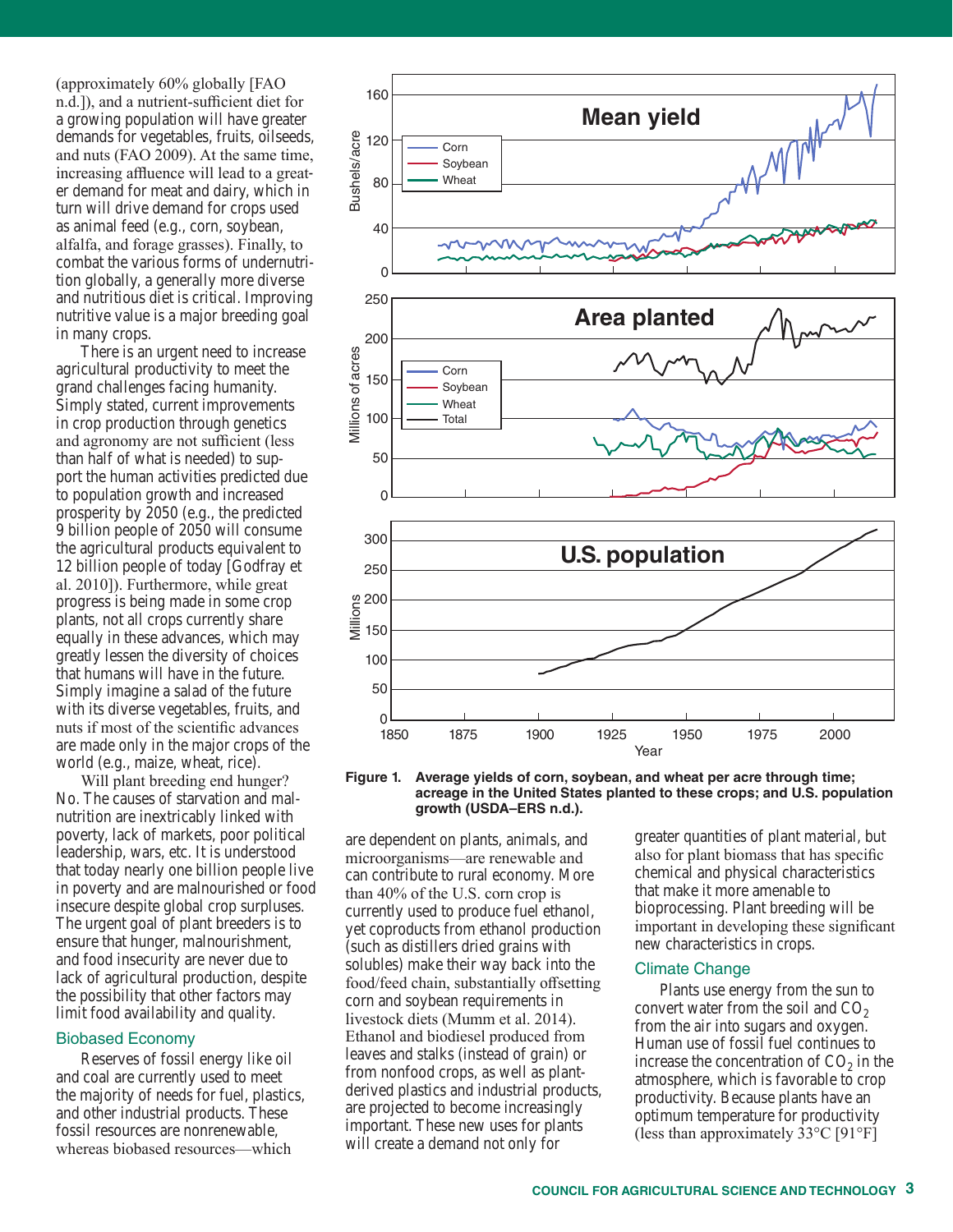for many plant species), however, the expected increase in productivity due to a higher  $CO<sub>2</sub>$  concentration will be offset by a lower productivity due to higher temperatures caused by higher atmospheric  $CO<sub>2</sub>$  concentration.

Of greater concern, climate change is expected to cause a higher frequency of climate extremes—too hot or too cold, or too dry or too wet. Therefore, plants need to be bred to respond to such extremes in climate, as well as to new insect and disease pressures that may arise from such variability in climate. In addition, several studies have shown that rising  $CO<sub>2</sub>$  levels will lead to reduced nitrogen, iron, and zinc content of grain crops (Loladze 2002), which will impact nutritional quality. On the positive side, plants can help mitigate climate change by sequestering carbon—i.e., converting  $CO<sub>2</sub>$  from the atmosphere into roots of perennial herbaceous plants or into woody plant material, which is not quickly degraded, so that carbon is "stored" in the form of plant material for a period of time.

#### Stewardship of the Planet

Agriculture originated through selection of native plants and wild animals by hunter-gatherers who began to cultivate land, leading to the development of new strains of domesticated plants and animals that are the basis of modern agriculture. Agriculture provided for the conduct and growth of civilized societies. The origins of agriculture some 8,000–10,000 years ago marked a cardinal change in how humankind would interact with the physical environment and ecosystems. Agriculture is a dominant form of land management and often involves major regional disturbances of natural ecosystems (Dale and Polasky 2007). Excluding desert as well as rock- and ice-covered lands, 50% of the remaining global land area is now used for agriculture (Tilman et al. 2001). Zhang and colleagues (2007) describe agriculture as "representing humankind's largest engineered ecosystem." As such, well-established cultivated farmland is now recognized as a distinct ecosystem (Heinz Center 2002; MEA 2005).

There are many concepts and definitions of "sustainable agriculture." In this paper, the definition developed by the U.S. Environmental Protection Agency (EPA) will be used: "development that

meets the needs of the present without compromising the ability of further generations to meet their own needs" (USEPA 2010). Plant breeding can play a large role in developing sustainable agroecosystems (Brummer et al. 2011).

The Royal Society (the United Kingdom's equivalent of the U.S. National Academy of Science) (2009) warned of a "stark choice" to either "expand the area of agricultural land to increase gross production, or increase yields on existing agricultural lands." The response to meet this grand challenge has been a call for "sustainable intensification" founded on scientific and technological innovation (Fish, Winter, and Lobley 2014; The Royal Society 2009; Tilman et al. 2011). Agriculture must be considered in the wider ecological context of sustainable landscapes and biodiversity, where "food is not against the environment per se, but rather one of interlocking services provided by the environment which sustains and enhances life" (Fish, Winter, and Lobley 2014).

The term "ecosystem services" (ES) was first coined by ecologists to demonstrate the diversity of processes that support human well-being (Daily 1997; Daily et al. 1997). Negative effects on other ES are termed "ecosystem disservices." Agriculture both provides and receives ES. For example, the net value of services from wild insects to U.S. agriculture has been estimated at US\$8 billion per year (US\$9.8 billion at 2015 valuation) (Losey and Vaughan 2006) and  $\text{E}153$  billion ( $\text{E}162.5$  at 2005 valuation or US\$188.5 at 2015 valuation) per year globally (Gallai et al. 2009). As a further example, cumulative benefits of \$6.8 billion over 14 years in suppression of European corn borer (*Ostrinia nubilalis* [Hubner]) were estimated to have accrued from the use of maize varieties engineered to include a gene from *Bacillus thuringiensis* (Bt). Of this total, \$4.3 billion in benefits accrued to growers who did not plant Bt varieties because corn borer populations were significantly depleted across the whole growing area. A Chinese study carried out over 16 years (Lu et al. 2012) showed an increase in abundance of arthropod predators (ladybirds, lacewings, and spiders) along with fewer aphid crop pests where there was widespread adoption of Bt in cotton.

Whether agriculture impacts ES positively or negatively depends on farm management practices and on the surrounding landscape (Tilman 1999). For example, land use changes to agriculture may result in habitat loss, irrigation can divert rivers and deplete aquifers, overgrazing will cause erosion and desertification, and nutrient runoff can lead to river and marine eutrophication (Swinton et al. 2007). On the other hand, agriculture can be managed to conserve soil and contribute to more sustainable use of water, nutrients, and energy (Australia 2.1 2012; Mati 2005; Robertson et al. 2014; Swinton et al. 2007) while contributing to the needs of humanity. Kesevan and Swaminathan (2008) likewise advocate for a more holistic approach with the goal of transcending the Green Revolution with an "Evergreen Revolution" by taking a comprehensive farming systems approach that considers land, cultivar improvement, water, biodiversity, and integrated natural resource management.

# The Path Ahead: Breeding Targets for the Future

The continued transformation to make agriculture a major contributor, not detractor, to ecosystem integrity while feeding the world is the grand challenge for the 21st century (Scherr and McNeely 2008). Foley and colleagues (2011) conclude that food production can be doubled while greatly decreasing the negative environmental footprint of agriculture by the adoption of four strategies: (1) halting agricultural expansion; (2) closing yield gaps on underperforming lands; (3) increasing cropping efficiency; and (4) shifting diets and lessening waste. High levels of innovative research, including basic research in plant physiology and genetics, will be required to deliver on these strategies (The Royal Society 2009). Plant breeding has a critical role in increasing cropping efficiency of food, feed, and fiber crops, as well as developing more nutritious food.

Beyond improving crops to meet the basic caloric needs for humans and livestock, plant breeders must collaborate with food and health scientists to develop more nutritious, healthy foods. Given the lack of nutritional security in both developing and developed countries, some attention to genetic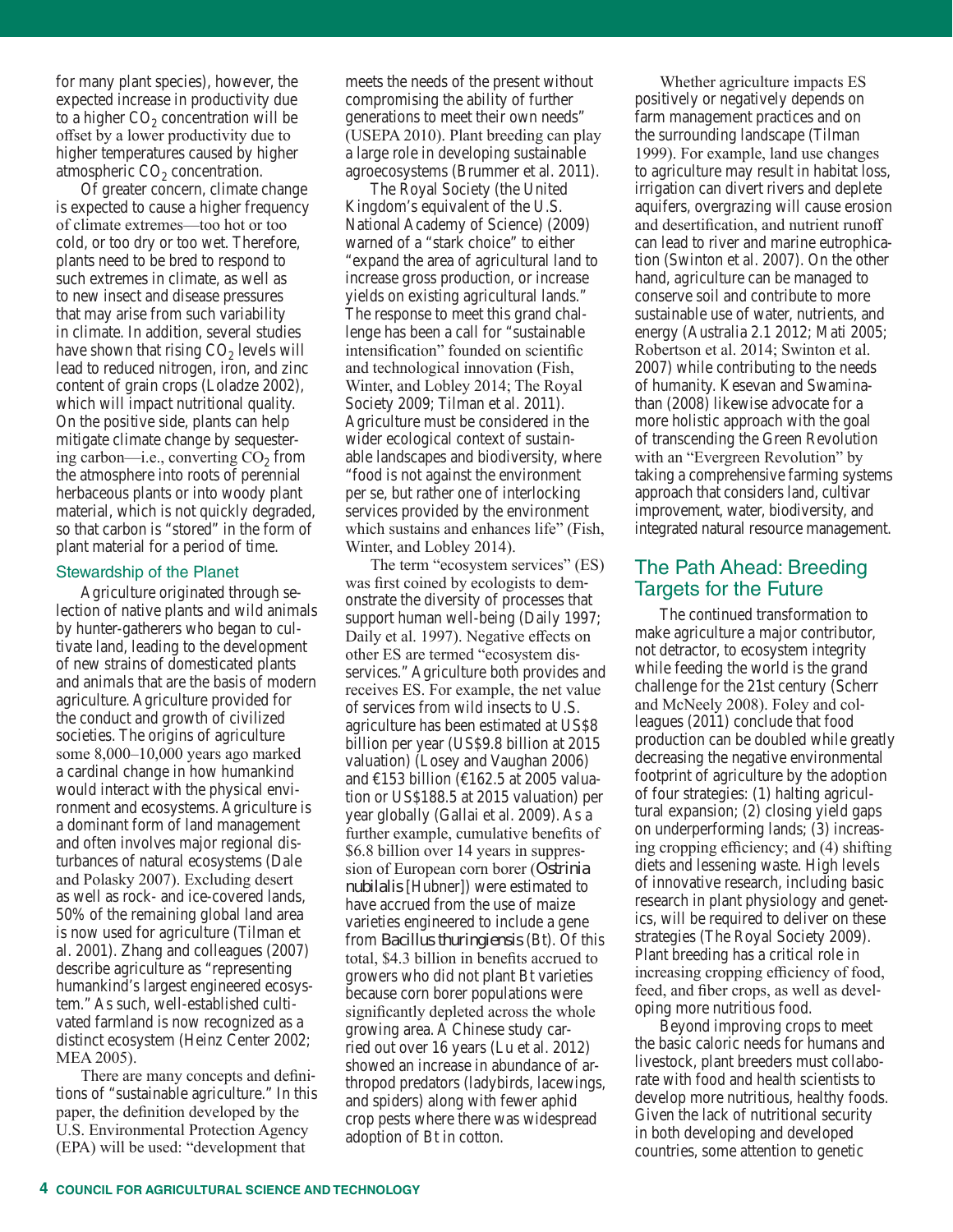improvement of the nutritional value of crops is globally warranted. Proteinenergy malnutrition, vitamin A, iron, and iodine are primary shortfall nutrients globally (IFPRI 2014). Shortfall consumption is also relatively common in the developed world, but incidence is lower and symptoms rarely are extreme. Vitamins A, C, E, magnesium, calcium, and potassium are shortfall nutrients in the United States (Dietary Guidelines Advisory Committee 2005). Of these shortfall nutrients, crop plant sources account for all of the vitamin C; more than 50% of the vitamin E, magnesium, and potassium; and more than 40% of the vitamin A in the U.S. diet (Simon et al. 2009).

Several global efforts have targeted genetic improvement of nutritional quality primarily in staple crops, sometimes referred to as biofortification. One such program directed to small shareholder farmers, HarvestPlus (http://www.harvestplus.org/), has led to the development of new cultivars with elevated levels of iron in beans and millet; increased zinc in rice and wheat; and an improved source of vitamin A in cassava, sweet potato, and maize (e.g., see Palmer et al. 2016). Determinations of optimal levels of particular nutrients are necessary before a major breeding effort is undertaken.

Consumer scientists will play a role in deployment of nutritionally improved crops, because consumer acceptance must be at least equivalent to available unimproved cultivars and identification of the improved cultivars in the marketplace can be a difficult consumer education challenge. Average daily vegetable and fruit consumption in the United States is less than 40% of that recommended, and the Centers for Disease Control and Prevention (CDC 2011) has developed strategies to encourage higher consumption to counteract the rising rate of obesity. Improving flavor and other aspects of consumer appeal have been proposed to encourage increased vegetable and fruit consumption.

In addition to consumers, other stakeholders in the value pathway (e.g., food processors) are also important in determining breeding targets and cultivar development goals. For example, malting quality is critical for barley cultivars used for beer production, whereas wheat is bred for a variety of end uses including bread, cookies and cakes, and

pasta. In many cases, the biochemistry of end-use traits is well known and specific genes can be targeted in selection. In the case of malting and brewing, genes encoding a range of enzymes involved in mobilizing starch are key selection targets whereas the genes for grain hardness and the high-molecularweight glutenin proteins play key roles in the end uses of wheat.

## How Plant Breeding Works

The domestication of crop plants has provided a sustainable food and feed supply to meet the challenges of a growing global population as civilization developed during the last 8,000– 10,000 years, and plant breeding has continued and expanded that process to address modern challenges. The process of improving crop traits, with regard to a given species, typically involves several steps: (1) defining the traits to be improved; (2) identifying *germplasm* with desired traits and favorable genes that can contribute to an improved cultivar (i.e., identifying parents); (3) crossing/intermating chosen parents; (4) evaluating and selecting the outstanding progeny of intermated plants (which may be repeated for several generations); and (5) field testing in the potential market region to determine if the performance of any selected progeny is sufficient to warrant release of an improved cultivar. Depending on the breeding or propagation system for the crop, a new high-performing line may be used directly as a new cultivar, as a component parent in a hybrid crop or population, or as parental breeding stock to develop further improved germplasm.

The ultimate goal of plant breeding is to improve crop performance for traits or defined characteristics of a plant that are under genetic control. Traits contributing to a particular product target might include those important for crop productivity (e.g., yield; adaptation to a specific regional environment; disease and pest resistance; tolerance to abiotic stress factors like drought, heat, or cold), for crop processing and marketing (e.g., milling or baking/cooking/fermentation quality, biofuel yield, visual appeal, postharvest storage ability, shelf life), and for consumer quality (e.g., flavor, protein content, oil profile, fiber quality, nutritional

value, health benefits), to name a few.

Classical plant breeding relies on naturally occurring genetic variation (the raw material underlying traits evaluated and selected by plant breeders) in the germplasm pools from which cultivars were developed. Crop species typically have originated in one global geographic region, often where domestication was initiated. This concept of a "center of origin" for a crop was first described by Nicolai Vavilov in the 1920s (Vavilov 1987). As regional and global trade and migration expanded during the Middle Ages and Renaissance, not only did new crops come to new geographic regions where they were previously unknown, but also new types of known crops came from regions beyond local populations. With the introduction of these new plant types came additional genetic diversity.

The germplasm pools for a given crop currently include improved cultivars grown regionally and across the globe, cultivars grown in the past, wild progenitor species from which crops were domesticated, and other wild or cultivated relatives of a crop that can be intercrossed to the crop. With the advent of genetic engineering (crops that result are often described as genetically modified crops, synonymous to genetically modified organisms), the biosphere becomes a source of new genetic resources.

The ability for a plant breeder to improve a trait depends on the crop and the particular trait. The ability to improve traits in *diploid* or diploid-like crops, such as maize or tomatoes, is generally more readily achieved than in polyploid crops, such as alfalfa or potato, which have more complex genetics. Because crop improvement in a breeding program advances with each generation of sexual reproduction, crops with rapid reproductive cycles allowing several generations of seed production and selection in one year can be advanced much more rapidly than crops that only reproduce annually, or in the case of some perennial crops, after several years. Similarly, selection for traits controlled by variation in one or two genes often is easier than for traits controlled by multiple genes.

Regardless of the crop reproduction system and genetic control of a trait, the ability of a breeder to effectively select among progeny from breeding crosses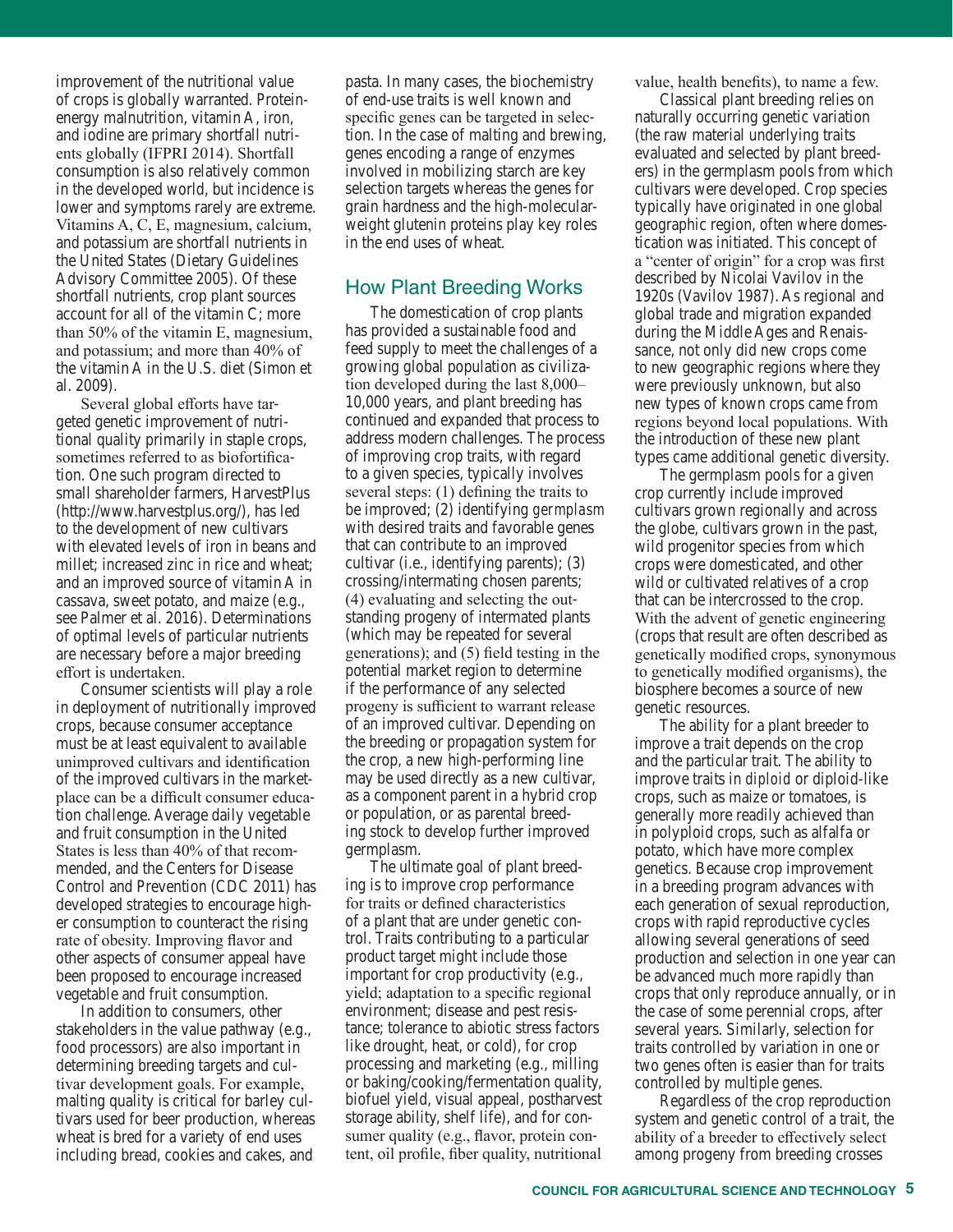also depends on the magnitude of nongenetic factors in the environment that introduce variation among plants in a population (i.e., "noise"), preventing easy identification of genetically superior individuals. Even for simply inherited traits in rapidly reproducing diploid crops, the gain from selection can be low or nil if nongenetic factors have a large influence on the genetic expression of a trait.

Before the recent advances in molecular and *genomic* techniques, plant breeders had to select solely on the plant *phenotype*. The phenotype of a crop is defined as the observable and measurable characteristics of that crop. The reliability of phenotyping is important for plant breeding because efficient phenotyping translates to efficient selection in breeding populations. Essentially the phenotype is made up of anything we can measure. These measurable traits, however, will vary in their importance to the breeding program and also in the reliability or accuracy of the measurements.

Breeders seek to improve the characteristics of the crop to reach the genetic potential of the crop. Understanding the genetic expression of the phenotype is important. For some traits, such as susceptibility/resistance to certain diseases, this is not difficult to assess; if the plants are exposed to the pathogen, they will either show disease symptoms or not. The genetic basis of a characteristic is not always easy to determine, however, because many traits will vary greatly depending on the environment; in the case of disease susceptibility/resistance, the symptoms may be more severe if the plants are growing under stress. A trait such as plant height can vary greatly depending on the growth conditions of the plant—with abundant nutrients, sunlight, and water, the plant can be quite tall but may be less than a tenth of the size if it is nutrient starved and stressed.

The interaction between the genetic makeup of the plant (genotype) and the environment is referred to as *genotypeby-environment interaction* (GxE). For breeders to make progress in the genetic potential of the plant, they need to know what proportion of the observed trait expression (i.e., phenotype) is determined by the genotype relative to the environment and GxE. This is referred to as the heritability of the trait; the higher the heritability, the more the trait is under

genetic control and the more effective screening and selection among progeny will be for more favorable combinations of genes from each parent. Heritability can be measured by growing a series of cultivars or lines under diverse conditions and determining the proportion of the genetic, environmental, and GxE variation that changes across sites.

Different genotypes interact with environments differently, and hence the magnitude of GxE is of considerable interest to breeders and ultimately to farmers. Breeders would ideally like to develop cultivars that are superior to all others throughout the entire range of production environments in which they will be grown, yet this is rare. By evaluating breeding germplasm under diverse environments representative of the possible production environments, genotypes with superior performance overall may be identified. This is generally expensive and for many smalleracreage or lower-value crops impossible to achieve using standard methods. By coupling genomic information with environmental information, breeders gain a better understanding of GxE than in the past (Heslot et al. 2014). Crop modeling can similarly play an important role in attempting to understand GxE, thereby helping to predict performance under future climate scenarios (Parent and Tardieu 2014).

In crop improvement, breeders are screening for plants with outstanding performance for all the traits of interest associated with the particular product target. Because most traits of interest are controlled by many genes, individual plants with most of the favorable genes from each parent are rare, making it critical to evaluate a large number of progeny. The more plants that a breeder observes, the more likely truly superior individuals with new combinations of favorable genes from each parent will be present in breeding populations and can be identified through screening. For this reason, plant breeding is often referred to as "a numbers game."

# **GENETIC TECHNOLOGIES**

Given the objectives and steps in the plant breeding process, innovation provides the means to achieve greater gains, increase efficiency, and accelerate time to market for improved cultivars. The innovation can come in the form

of new genetic technologies that may involve creation or assembly of genetic diversity, production of progeny to be evaluated, structures and schemes to facilitate selection of superior genotypes, and even systems to enable delivery of superior performance to farmers. Some examples are discussed below.

# Technologies to Introduce New Genetic Variation

Several genetic technologies have been developed to expand the range of genetic variation beyond that found in the allelic variation of native genes in diverse germplasm. The mutagenic effect of x-rays, ionizing radiation, and certain chemicals discovered in the early to mid-twentieth century have led to the use of mutagenesis as a tool in plant breeding programs. Most mutations tend to have negative consequences from the perspective of crop improvement, but dedicated efforts in mutation breeding have led to the release of hundreds of improved cultivars (Maluszynski 2001). Notably, semi-dwarf stature has been developed through mutation and utilized in a number of crops—including barley, rice, sunflower, and wheat—to prevent plants from falling over prior to harvest, a condition that results in grain yield loss (Maluszynski 2001; Rutger 1992).

More recently, *TILLING* (targeting induced local lesions in *genomes*) has been developed to identify induced point mutations in specific genes of interest in populations of individuals chemically mutagenized by traditional means (Till et al. 2003). Highthroughput TILLING allows the rapid and low-cost recovery of plants with induced point mutations in key genes. Furthermore, TILLING facilitates the evaluation of diverse plant germplasm resources for mutant *alleles* that may influence trait performance.

The development of genetic transformation techniques late in the 20th century has provided an opportunity for plant breeders to introduce transgenes i.e., genes from other organisms—into crop species, thereby greatly expanding the gene pool otherwise limited to species that cross-pollinate with the crop. Transgenics have revolutionized plant breeding in several major crops including maize, soybean, cotton, and canola—by facilitating access to genetic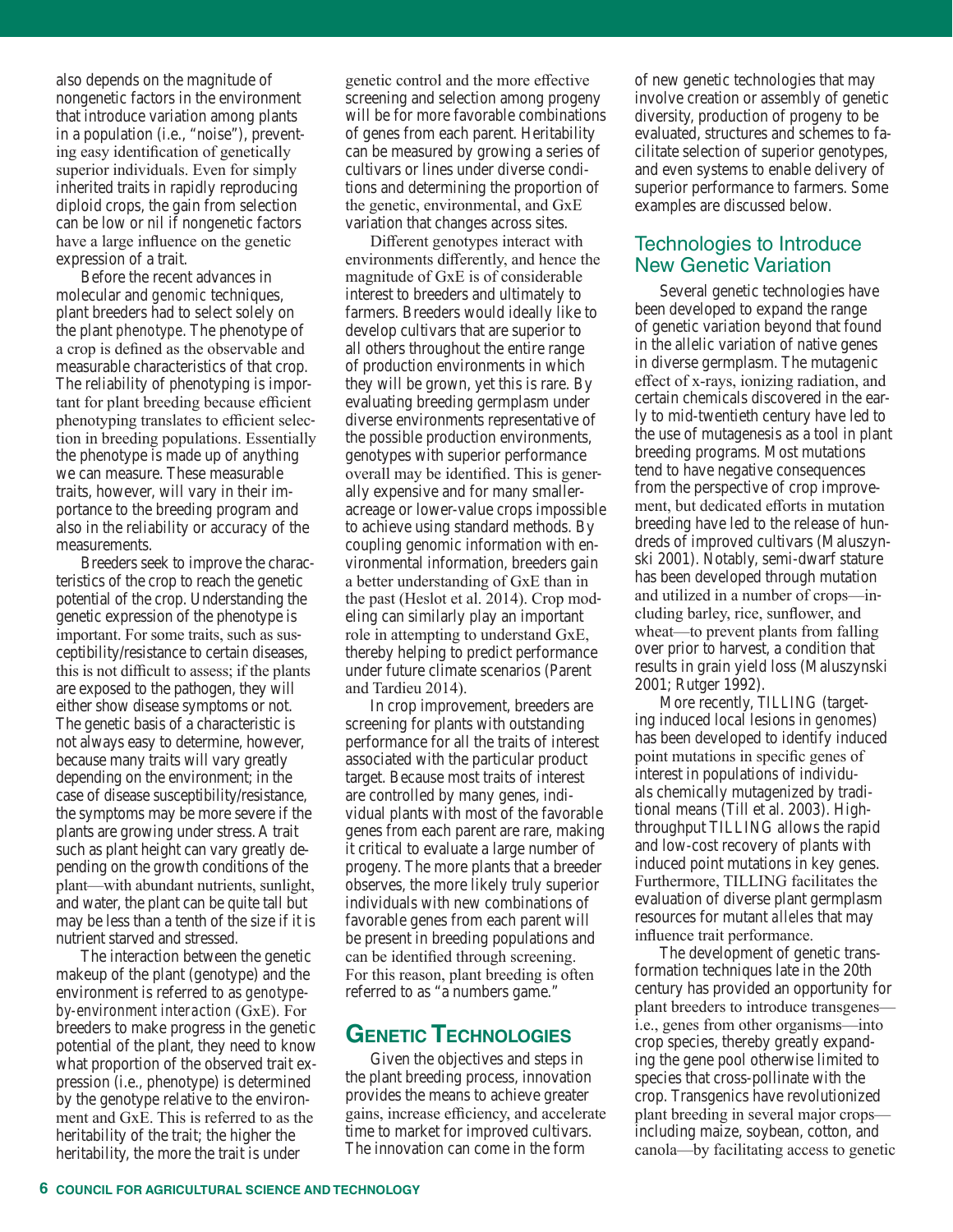variation contributing to disease, pest, and weed management not present in native gene pools. Transgenes to confer improved abiotic stress resistances, nutritional qualities, and other key traits are being developed (USDA–APHIS 2016). Current use and benefits of transgenes, however, is limited or nonexistent in some crops because of regulatory policy and consumer acceptance.

Gene editing (CRISPR [clustered regulatory interspaced short palindromic repeats]) (Svitashev et al. 2015) is a new technique capable of expanding mutation breeding by generating specifically designed alterations in the deoxyribonucleic acid (DNA) sequence of characterized genes and consequently altering trait expression. The most encouraging system at the current time is CRISPR/Cas9 (CRISPR-associated), and it appears to function in most organisms (Belhaj et al. 2015).

# Technologies to Identify and Track Genes for Key Traits

Although breeding can be conducted without any knowledge of the actual genes causing trait variation, understanding the genetic basis of a trait can lead to more effective selection. Classical genetic analysis pioneered by Gregor Mendel in the late 1800s can establish the nature of gene action and the number of genes controlling traits. In addition, knowledge about the location of specific genes on chromosomes enables breeders to identify molecular markers to tag the trait. Molecular marker tags can track genes for specific traits at numerous locations throughout the genome and are useful in identifying progeny that have desirable alleles, even for important traits that are controlled by many genes.

Use of molecular markers to tag and track genes relies on a phenomenon called linkage. Two genes are considered "linked" when they are close to each other on the same chromosome so that they tend to be inherited together. A molecular marker close to a favorable allele for a trait of interest tends to be inherited with that favorable allele. Through laboratory analysis, the marker can be used to track the favorable allele for the trait. Linkage can be broken if recombination occurs between the genes. How often the gene of interest and the linked marker

segregate together varies and depends on the proximity of the linked genes and the level of recombination. The more often they cosegregate, the better.

The ideal situation involves a "perfect" marker, in which the tag is situated within the gene itself rather than simply nearby. Thus, the technology of molecular markers to track genes for traits of interest has been revolutionary, and because markers can be screened even in seeds or in seedling plants, evaluation and selection can be done before the plant is grown and measured. Because the evaluation is based directly on genotype, selection is not affected by GxE, which affects the phenotype. Selecting on the genotype, rather than the phenotype, increases the likelihood of identifying truly superior progeny present in the breeding population. Of course all selections must be phenotypically validated (see Figure 2).

Expression of the *Fhb1* gene in wheat



| MR | Mr | mR                           | mr |
|----|----|------------------------------|----|
|    |    | MR MMRR MMRr MmRR MmRr       |    |
|    |    | Mr MMRr   MMrr   MmRr   Mmrr |    |
|    |    | mR MmRR MmRr   mmRR   mmRr   |    |
|    |    | mr MmRr   Mmrr   mmRr   mmrr |    |

# No linkage **Southern Complete** linkage

|    | MR          | $-Mr$ | mR | mr          |
|----|-------------|-------|----|-------------|
|    | MR MMRR     |       |    | <b>MmRr</b> |
| Mr |             |       |    |             |
| mR |             |       |    |             |
| mr | <b>MmRr</b> |       |    | mmrr        |

Figure 2. Association between a marker (m) and disease-resistance gene (r), and wheat lines with and without the *Fhb1* gene **for resistance to** *Fusarium* **head blight (see textbox).**

### **Textbox 1. Explanation of Figure 2.**

Suppose r is a gene that controls resistance to a particular disease in a diploid crop (which has a pair of each chromosome with one inherited from each parent), and R is the corresponding gene that confers susceptibility. In other words, RR and Rr plants are susceptible whereas rr plants are resistant. Suppose M and m are the contrasting forms of a molecular marker. If the marker and the resistance genes are unlinked, all four pairwise combinations of genes (MR, Mr, mR, and mr) will be produced at the same frequency in a plant's gametes. As depicted in a Punnett square (Figure 2, No linkage), the progeny will show no association between resistance and the marker, because resistant plants (with the rr genotype) would have the MM, Mm, or mm marker genotypes.

Now suppose the marker is perfectly linked to the resistance gene. An MMRR parent is crossed with an mmrr parent to produce F1 plants that are all MmRr, and the F2 generation is produced from the F1. Because of perfect linkage, no Mr or mR gametes are produced. This leads to resistance always being associated with the mm marker genotype in the F2 (i.e., mmrr plants; Figure 2, Complete linkage). Instead of spending much time, labor, and money to identify rr plants, a plant breeder can extract seed or seedling DNA and screen for the presence of mm plants. If linkage is imperfect, some Mr and mR gametes will be produced and some—but not many—of the resistant plants will have the MM or Mm marker genotype. This approach of finding marker-gene linkage in the cross between two parental lines has become known as linkage mapping.

Linkage mapping has been successfully used to identify markers linked to the *Fhb1* gene for *Fusarium* head blight resistance in wheat and to track susceptible plants (Figure 2, left plant in photo) and resistant plants (Figure 2, right plant in photo). The black marks in the Figure 2 photo indicate where artificial inoculation for the disease was done to evaluate the plant's response. (Photo courtesy of James A. Anderson, University of Minnesota.)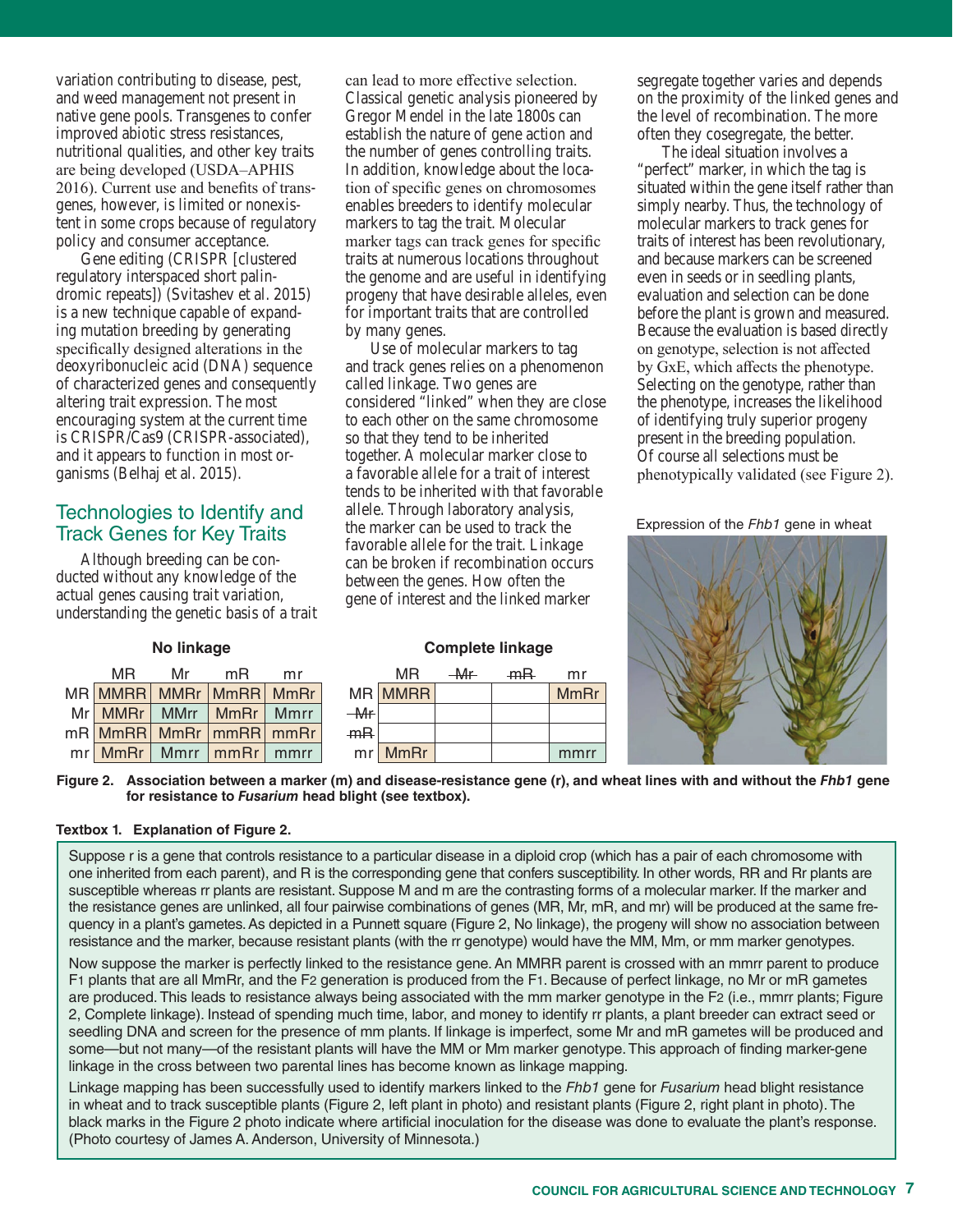Markers are now available to track a large number of traits. For example, analysis of wheat seedling DNA can tell the breeder when the plant will flower, how tall it will grow, which diseases it can resist and to which it is susceptible, if the plant will be tolerant to environmental stress, and the likely end-use quality of the flour (MAS Wheat 2016).

There has been a continual development and advancement of marker technologies since the introduction of isozymes during the late 1970s, with resultant significant improvements in the ability and precision to genotype line at a much greater throughput capability. The technological advances in DNA sequencing have extended to methods for detecting and monitoring genetic variation at the level of the single base pair, the lowest level of sequence differentiation possible (Ganal et al. 2012). Single base pair changes between individuals are called single nucleotide polymorphisms or SNPs. Because many SNPs can be easily identified, SNP markers can provide saturated coverage of the genomic . In addition to their abundance, SNPs are particularly attractive because of their high-throughput capacity, low cost, and high repeatability.

Molecular markers can be applied to make plant evaluation quicker, cheaper, or more precise. For example, traditional methods for evaluating soybean resistance to cyst nematode (phenotypic selection) took 30 days at a cost of \$1.50 to \$5 per soybean line. In contrast, the availability of molecular markers that tag genes for soybean cyst nematode resistance has decreased the evaluation time to one or two days and the cost to less than \$1 per soybean line (Hyten, D. Personal communication). Furthermore, temperate regions such as the United States are typically limited to only one growing season per year; a breeder working with corn or wheat or rice, therefore, grows field trials only once a year, selects the best candidates, and needs to wait for the following year to conduct the next round of testing.

In contrast, the ability to predict the yield of a plant based on molecular markers allows breeders to select for multiple generations each year in a greenhouse or in a nontemperate location such as Hawaii, where multiple growing seasons per year are possible. Marker-based selection works because

although corn yield performance in Hawaii is not predictive of yield performance in the U.S. Corn Belt, the molecular marker profile of a high-yielding line and of a plant remain constant regardless of where the plant is grown.

Just as marker technology has advanced through innovation, the applications to which markers are directed have become more sophisticated and the approaches more refined. For example, *genomic selection* is a breeding approach based on the availability of marker sets providing saturated coverage of the whole genome. For traits such as grain yield that are controlled by many genes having mainly small effects, effects associated with the nearby markers are also small and can be difficult to detect. With genomic selection, marker effects are estimated without the need for tests of statistical significance of the marker effects. The markers are then used to predict the performance of individual plants or to estimate breeding value of prospective parents in creating breeding populations (Heffner, Sorrells, and Jannink 2009).

In situations where a broader sweep of the germplasm is desired or when making a controlled cross between two parental lines is not possible (e.g., in banana, which does not produce seeds) or is too difficult or time consuming, marker-gene linkages can be found via association mapping. Collections of diverse lines or clones can be analyzed for molecular markers and the trait of interest, and the correlation between marker genotypes and trait expression is used to infer linkage. Care must be taken, however, because the nonrandom nature of the diverse lines or clones and rare recombinants can lead to false associations.

In another important application, markers are used to generate "DNA fingerprints," such as are commonly used in forensics and in human genetics, to characterize plant materials and protect finished line intellectual property. Hence, DNA-based information and resources are being creatively applied to maximize effectiveness and efficiency throughout the entire process of cultivar improvement and protection. Through innovation focused on discovery of DNA sequence and function, more is known about genetic architecture of key traits and this information is used in creative ways to enhance the process to develop improved cultivars (Moose and Mumm 2008).

## Doubled Haploidy

For many crops, evaluations are done using *homozygous* lines developed by several generations of selfpollination. Such homozygosity "fixes" the genotype to stabilize trait expression, allowing a line to breed true. Developing homozygous lines from a cross between two different parental lines, however, requires six to eight generations of selfing, which can take a long time. *Doubled haploidy* offers a fast means to develop homozygous lines. Haploid plants may occur spontaneously in nature or through various innovative methods, using either maternal or paternal gametes (for an example of in vivo maternal haploidy via gynogenesis, see CIMMYT n.d.). Further innovations enable breeders to double the genome of a haploid via in vitro or in vivo means, resulting in homozygous lines with sufficient seed for testing in a matter of two to three generations. This technology is now routinely implemented in corn and wheat; many commercial corn breeding programs have shifted to nearly 100% doubled haploids. The reduced development time results in cost savings, more precise field testing, and faster time to market with improved cultivars.

# Precision Phenotyping

Evaluation of plant performance remains a critical aspect of plant breeding. Phenotyping involves assessment of performance for the traits associated with the breeding target. New and innovative approaches and technologies have been developed to facilitate these evaluations. These approaches do not take the place of yield performance testing to finalize decisions about the release of new cultivars; however, novel approaches to phenotyping enable the collection of additional information that serves to enhance and make better selection decisions. The primary features of new phenotyping technologies involve automation enabling more measurements through time or faster data collection, a focus on secondary traits that are strongly associated with target traits yet easier or less expensive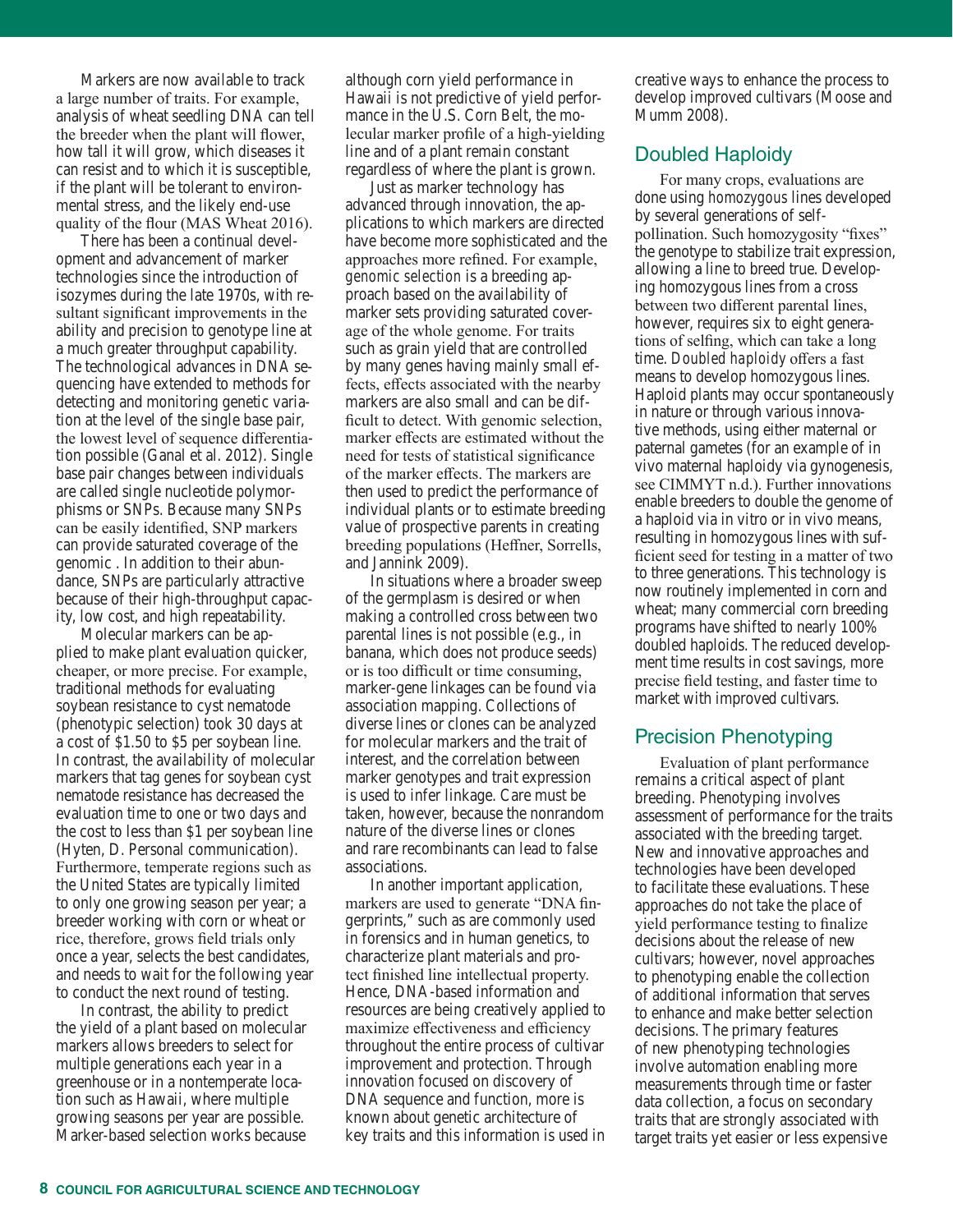to measure, and/or collection of information to facilitate insights into the environmental conditions impacting phenotype.

A range of new technologies allows the measurement of diverse crop and plant characteristics in an automated fashion. In particular, the cost and weight of cameras has come down to a level at which several cameras can be attached to drones or unmanned aerial vehicles and can take large numbers of images of a developing crop. From the images, a number of parameters can be measured. Using normal visible light cameras, the growth rate of the crop can be measured and plotted (Grieder, Andreas, and Achim 2015). These images also allow detection of abnormal color of the crops due to factors such as nitrogen deficiency or disease outbreaks. Long-wave infrared or thermal cameras can also be used to determine if plants are under stress or suffering from disease. For example, under drought stress plants are less able to cool themselves via transpiration and tend to show an increase in canopy temperature.

It is now possible to use hyperspectral, visible, and near-infrared cameras that capture hundreds of images over the whole electromagnetic spectrum (Araus and Cairns 2014; Fahlgren, Gehan, and Baxter 2015). Proximal (ground-based) sensors can be used to measure moisture availability in the soil (Araus and Cairns 2014), assess canopy temperature to help identify droughttolerant genotypes (Andrade-Sanchez et al. 2013), or predict ultimate traits like biomass yield (Pittman et al. 2015). All of these data can be fed into models of crop performance.

To improve plants, the breeder selects for the traits he/she wants—to get high yielding plants, measure yield; for plants high in protein, measure protein; and so on. Directly measuring phenotypes, however, can be time consuming, difficult, or simply not feasible for some traits, even with advanced machinery. Alternatively, breeders can practice "indirect" trait selection; that is, they can measure another trait correlated with the trait of interest that is easily and accurately measured, e.g., measuring plant height as a proxy for yield. Techniques such as near infrared reflectance spectroscopy (NIRS) have been used for decades to predict parameters such as grain or forage composition (Roberts,

Workman, and Reeves 2004) to avoid laborious wet laboratory or in vivo procedures. More recently, on-harvester NIRS equipment (Montes, Melchinger, and Reif 2007) has been developed to measure these traits "on the fly," further increasing throughput by not requiring separate lab analyses.

Other opportunities for indirect trait selection can be determined by observing relationships between phenotypic traits—e.g., total biomass of the plant is often associated with leaf area and the duration of vegetative growth. Some of the associations between traits can be quite complex e.g., canopy temperature can be linked to heat tolerance because a plant that is cool is able to transpire more water than a hot plant and this protects it from high temperatures. This trait, however, is also associated with root depth because a plant that can track water down the soil profile late in the growing season is better able to access water (Reynolds and Langridge 2016). Therefore, canopy temperature can be used to select plants that have deep roots.

Selection for drought tolerance has taken on greater importance with climate change scenarios, yet this is a very complicated trait because the timing and severity of the drought stress can have very different effects on yield and other economically important traits. In maize, at moderate drought stress initiated near flowering time, grain yield is associated with the anthesis-silking interval (ASI) (the period between pollen shed [male flower] and emergence of the silks [female reproductive structure]), which in turn is a stress-response indicator. Therefore, ASI can be used to screen for improved drought tolerance (Ribaut et al. 2004).

Some technologies are also directed to the collection of information related to the impact of the environment on phenotype. For example, automated facilities have been designed to screen plants under particular conditions (e.g., temperature, moisture availability levels, soil conditions) that may be associated with the target traits (e.g., heat resistance, drought tolerance, low soilnutrient tolerance). Such facilities generally use single plants grown in pots in a greenhouse or growth chamber. The plants can be moved via a conveyer belt to imaging stations where they are photographed using a diverse set of

cameras (visible, infrared, near infrared, florescence). At a fine level, information can be generated on parts of the plant, leaf area and structure, leaf surface, flower size and number, and many other features. Still finer analysis can be made of the composition of plants, such as the levels of metabolites (metabolomics) or proteins (proteomics) and levels of gene expression (transcriptomics).

Crop models integrate these physical measurements into biologically relevant measures such as transpiration being modeled from temperature, wind speed, and soil moisture content. New techniques for root analysis have added further to the long list of plant characteristics that can be measured (Downie et al. 2015). In field situations, sensors can be deployed to collect data on rainfall, temperature, humidity, soil properties, and other environmental conditions that can affect phenotype but are not heritable. Such information, which provides a better understanding of the environment, is useful in positioning improved cultivars in the marketplace as well as understanding and dissecting GxE.

Ultimately these measurements are aimed at supporting selection for traits that will be of importance to farmers and end users of the harvest crop. Breeders are seeking tools from precision phenotyping datasets that

- offer high heritability (and repeatability) and consequently rapid genetic gain through selection (i.e., high control of environmental variation);
- correlate highly with traits of importance to their programs so they can replace difficult, unreliable, timeconsuming, or expensive measurements;
- feature assays that are low cost and high throughput so they can screen large populations at reduced cost compared to conventional screening methods; and
- facilitate high accuracy in measurement.

The higher-throughput opportunities afforded through precision phenotyping technologies offer many possibilities for modifying breeding methods, plot numbers, or other aspects of the breeding process to increase selection accuracy. Furthermore, the intersection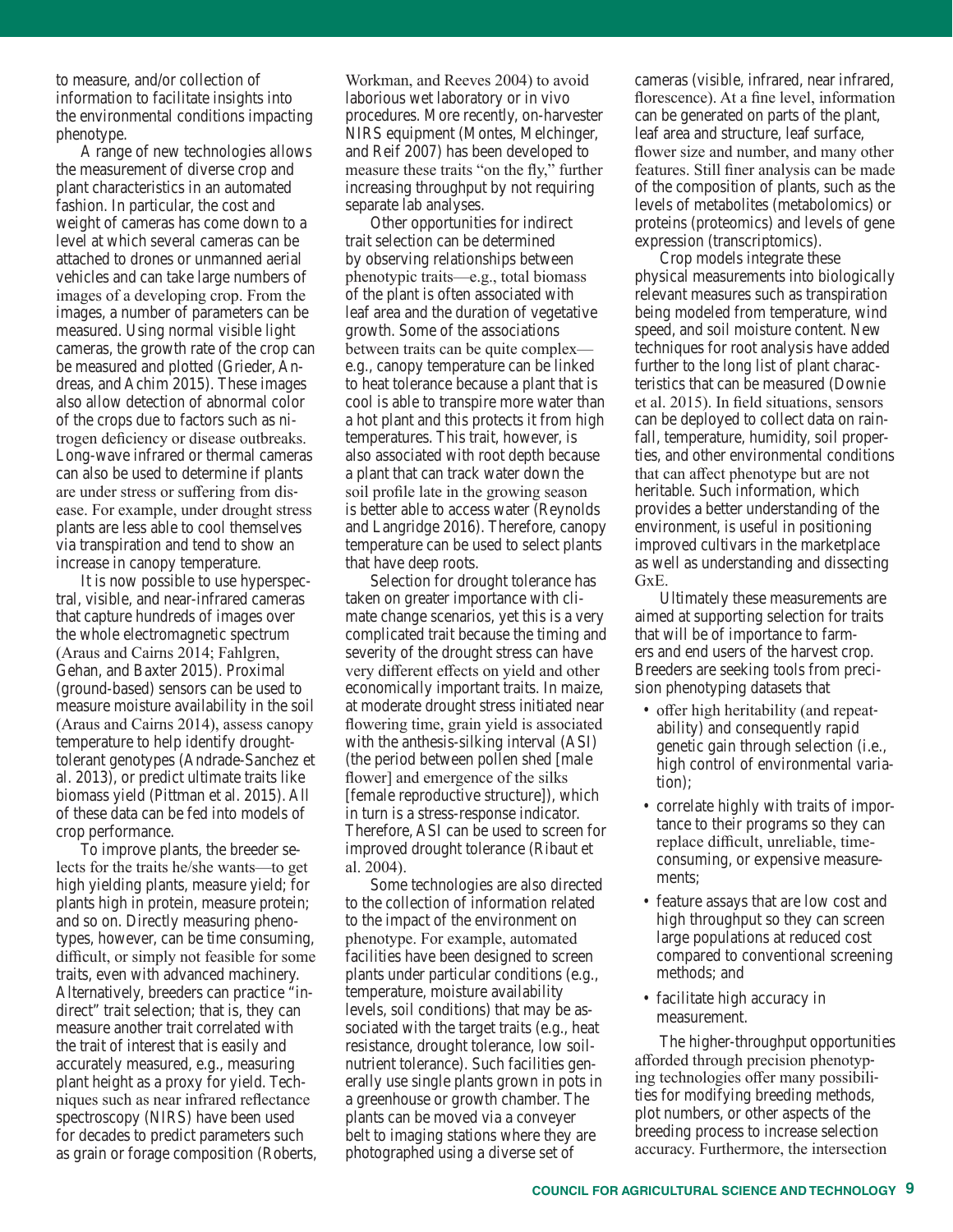of high-throughput phenotyping and high-throughput genotyping could lead to even broader successful application of genomic selection, greatly enhancing genetic gains (Cabrera-Bosquet et al. 2012).

# Hybridization Systems

Experimentation into hybrid vigor, or heterosis, was conducted as early as 1761 by Joseph G. Kölreuter, a German botanist (Kölreuter 1761–1766). Exploitation of this phenomenon to increase grain yield in maize has a long history. American Indian tribes planted different types of corn in close proximity to increase yields (Obolensky 1958). Because hybridization can translate to yield increases of as much as 20–50% in self-pollinated or openpollinated crops (Tester and Langridge 2010), it is not surprising that many crops are grown either significantly or predominantly as hybrids (maize, rice, canola, sunflower, tomato) and that hybridization plays some role in cultivars of cotton, barley, wheat, and triticale. Capitalizing on hybrid vigor, hybridization can be a straightforward way to increase yield per land unit. The expression of heterosis requires the use of genetically dissimilar parent lines; however, it also demands complementarity between the parent lines in terms of favorable alleles. Currently, higher-yielding hybrid crops account for a limited portion of global cultivated area—e.g., less than 1% of the total world wheat area is planted with hybrids (Longin et al. 2012). Thus, increased use of hybridization has tremendous potential for increasing agricultural productivity.

To use hybridization as a means to boost crop productivity, a way to create the F1 seed is needed and this system must be practical and economical. If the crop species is *dioecious* (i.e., there are separate male and female plants), seed production can be easily arranged to produce the F1 farmer seed, because both pollen distribution and seed set can be well controlled. Other approaches involve a means to control pollen exposure to ensure that only pollen from plants intended as males is involved in seed production on plants intended as females. This includes physical removal of male reproductive plant parts through mechanical means

(e.g., detasseling), use of a cytoplasmic or nuclear genetic system to elicit male sterility in the female parent plants, and chemically or transgenically induced male sterility. Furthermore, a means to transfer the pollen from the desired male parent to the desired female parent plants is needed.

Innovative technologies have been developed to accomplish these objectives and facilitate hybrid seed production economically and in large scale. In U.S. hybrid maize production fields, physical detasseling has been the predominant method to control pollination (Wu et al. 2015) despite the fact that removal of vegetative material can decrease seed yield by up to 40% (Wych 1988). Cytoplasmic male sterility (CMS) systems have been employed, but they are not effective in all maize germplasm and can fail to maintain sterility under environmental stress conditions (Wu et al. 2015). Cytoplasmic male sterility is very reliable and used to produce new cultivars of several horticultural crops—including all hybrid cultivars of table beets, carrots, onions, and petunias as well as some hybrid cultivars of vegetable *Brassicas*. It is also used to produce all hybrid cultivars of sugarbeets as well as some hybrid canola and alfalfa (Havey 2004).

For crops where manual emasculation is not feasible and CMS is not an option, commercial quantities of hybrid seed may be produced using malesterile plants created by chemical or genetic manipulations. Nuclear genetic male sterility occurs spontaneously in flowering plants (Kaul 1988), providing many potential candidates for achieving emasculation in several crops, including maize, rice, wheat, and sorghum. One of the first biotechnological approaches to achieving male sterility included tapetal-specific expression of a ribonuclease gene barnase (Mariani et al. 1990, 1992). Timely application of herbicide and compliance with global regulatory requirements was required using this method.

A biotechnology-based process, *seed production technology* (SPT), has been devised to propagate seed of homozygous male-sterile female inbred lines (Wu et al. 2015). This process requires no detasseling, works across all maize germplasm, results in increased

seed production yield and purity, allows for reliable restoration of fertility in the hybrid plants grown in commercial maize fields, eliminates soil compaction and fuel that would be used in mechanical detasseling equipment, and lessens the need to hire numerous parttime employees to assist in detasseling. Seed production of the inbred parent lines does not result in inheritance of the SPT construct. Consequently, neither hybrids made using the SPT process, nor commodity grain produced from such hybrids, are transgenic as acknowledged by regulatory agencies in Australia (FSANZ 2012), the United States, and Japan (Wu et al. 2015). The SPT process can also be applied in other crops, including rice, sorghum, and wheat, which may contribute to increased crop productivity.

Other innovation has focused on hybridization technologies using herbicide-mediated sterility systems (Feng et al. 2014; Whitford et al. 2013). In the future, *apomixis*, an asexual method of reproduction through seed that occurs naturally to some extent in more than 400 species (Bicknell and Koltunow 2004), may be harnessed to facilitate multiplication of clonally propagating material in the form of seeds. This process would aid in eradication of plant pathogens, especially viruses, in support of increased global germplasm distribution and could cut costs of propagules, storage, transportation, and planting of many clonal crops (Kandemir and Saygili 2015). Spillane, Curtis, and Grossniklaus (2004) estimate that use of true seeds in potato and cassava could save \$3.2 billion worth of tubers annually. Use of apomixis has the potential to revolutionize the face not only of plant breeding but of agriculture in general (Grossniklaus et al. 1998; Kandemir and Saygili 2015).

# **ENABLEMENT**

Crop improvement efforts resulting in better crop cultivars are facilitated, empowered, leveraged, and maximized in a number of ways. The next section touches on some of the most important of these.

# Partner Technologies

Plant breeding is a highly integrative area of work—never more so than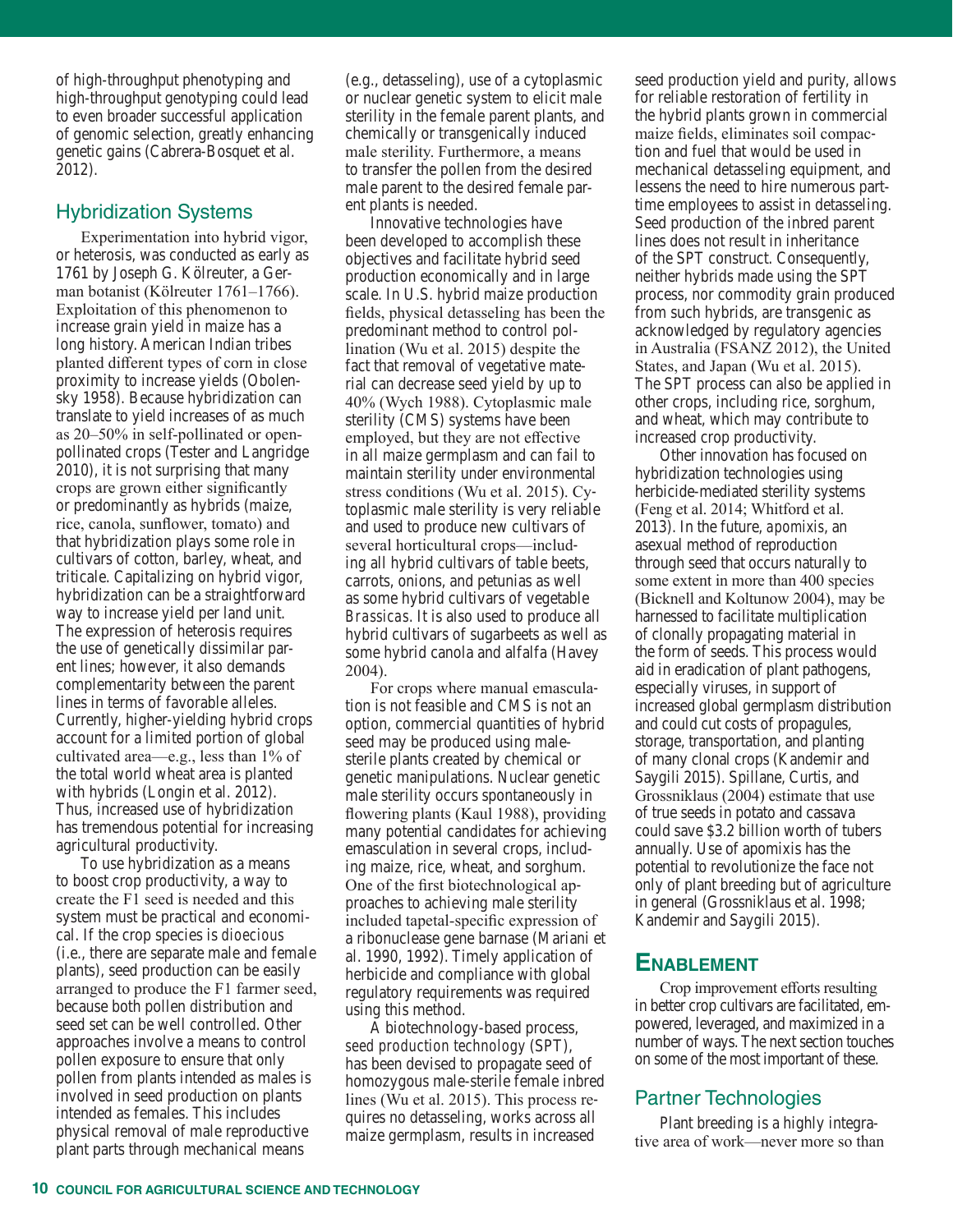today, when engineering and biology are intimately connected. Satellites provide data on crop health and productivity, and this information is combined with ground data and used as the basis for farm management decisions. Scientists now know the detailed genetic makeup of many crop species, and they can deploy knowledge of the association between genotype and phenotype to predict performance under a wide range of environmental conditions. Armed with this diverse information, plant breeders can make decisions that optimize the use of available resources while minimizing the environmental impact of farming. A modern breeding program typically has access to a broad range of expertise: molecular and cell biologists, engineers, entomologists, pathologists, physiologists, statisticians, bioinformaticists, computer scientists, crop agronomists, and nutritionists. Moreover, breeders will need to collaborate with climate scientists so that they understand the future production environments and determine the characteristics that future cultivars will need.

#### Molecular Biology

For plant breeding, molecular biology is particularly important because it includes the study of the raw material for breeding—genes and their regulation and ultimate expression. Previously the authors discussed the importance of molecular markers. Molecular biology, however, also provides the means to understand and change the expression of the traits selected by breeders. Gene expression is controlled, at least partially, by genes and allelic (sequence) variation at those genes. Variability in the regulation of those genes provides scope for trait improvement.

Advances in molecular biology have greatly expanded understanding of gene regulation and the processes that operate in plants. Methods to modify gene expression in a highly targeted fashion (Boettcher and McManus 2015) can therefore be useful to alter phenotypes. The technologies include ribonucleic acid (RNA) interference that inhibits gene expression, usually by causing the targeted destruction of messenger RNA. Genes can even be silenced (i.e., turned off) entirely. Nonbrowning apples in which the gene encoding the enzyme polyphenol oxidase has been silenced represent the first plant cultivar pro-

duced through this technology (Arctic Apples 2016), but many more are being developed.

The ability to identify genes controlling specific traits has improved dramatically in recent years, driven by changes such as a 10,000-fold drop in DNA sequencing costs over the past decade (Sims et al. 2014). If a gene controlling a trait has been identified, geneticists can screen thousands of germplasm accessions for DNA sequence variants that may cause useful phenotypic changes and that could be used as molecular markers.

In addition to molecular biology, other technologies can greatly impact plant productivity. For example, nanotechnology offers tremendous potential for plant improvement, both through high-throughput DNA sequencing and RNA expression profiling and through delivery systems to promote plant health and nutrition. For example, Pratim Biswas and his research team at Washington University in St. Louis found increased yield and a higher level of the antioxidant lycopene in tomatoes through application of zinc oxide and titanium dioxide nanoparticles to leaves using novel aerosolization spray techniques (Raliya et al. 2015). The nanoparticles are credited with boosting chlorophyll content, promoting light absorption and photosynthesis, and increasing nutrient uptake by the plants.

#### **Engineering**

The rapid advances in DNA sequencing technology have come through the development of very sophisticated and highly automated sequencing platforms and laboratory information management systems that have driven down the costs and opened new options for cheap, reliable genotyping of germplasm. Because of these advances, phenotyping, not genotyping, has now become the rate-limiting step or bottleneck in crop genetics (Fiorani and Schurr 2013; Furbank and Tester 2011). Engineering is now driving improvements in phenotyping technologies (see earlier discussion on precision phenotyping).

Several sophisticated and automated platforms for screening individual plants grown under controlled conditions are now available to researchers, and public research networks have been established to facilitate access to these

facilities. At the international level, a network of researchers and facility operators has been formed to develop standards and protocols to provide scientists and breeders from both the public and private sectors with phenotyping information (IPPN 2016). Regional organizations offer more specific access to facilities; for example, the European Plant Phenomics Network "offers European scientists transnational access to 23 experimental plant phenotyping installations, at 7 different institutions, in 5 countries across Europe" (EPPN n.d.) and, in Australia, "The Plant Accelerator" offers professional consultation on plant phenomics and experimental design, backed by dedicated bioinformatics support with data management and analysis (APPF 2016).

The phenotyping arena is changing rapidly as technologies continue to improve. These changes have meant that plant geneticists and breeders need to maintain linkages to groups that are actively engaged in developing new systems for high-throughput plant analysis. Indeed, several companies have been established over the past decade that offer sophisticated engineering solutions for plant analysis. The key areas have been around imaging systems, using a diverse array of cameras capable of imaging across a wide range of spectra from visible to long-wave infrared (Fahlgren, Gehan, and Baxter 2015), and, more recently, terahertz radiation (Gente and Koch 2015) and measurements of the light reflected back from the crop (i.e., spectral reflectance) (Pavuluri et al. 2015).

Advances in imaging technology have also led to the development and deployment of drones to rapidly capture detailed images from field trials. At the controlled environment level, the development to robotic platforms to move plants to watering, imaging, or spraying booths under a range of growth conditions has allowed breeders to expand the pool of lines under selection and analysis, capture differences over time in great detail, and measure plant characteristics with high accuracy.

#### Computing Power

The ever-expanding capacity to generate information about individual plants and crops requires simultaneous improvements in computing capacity to capture, store, analyze, and visualize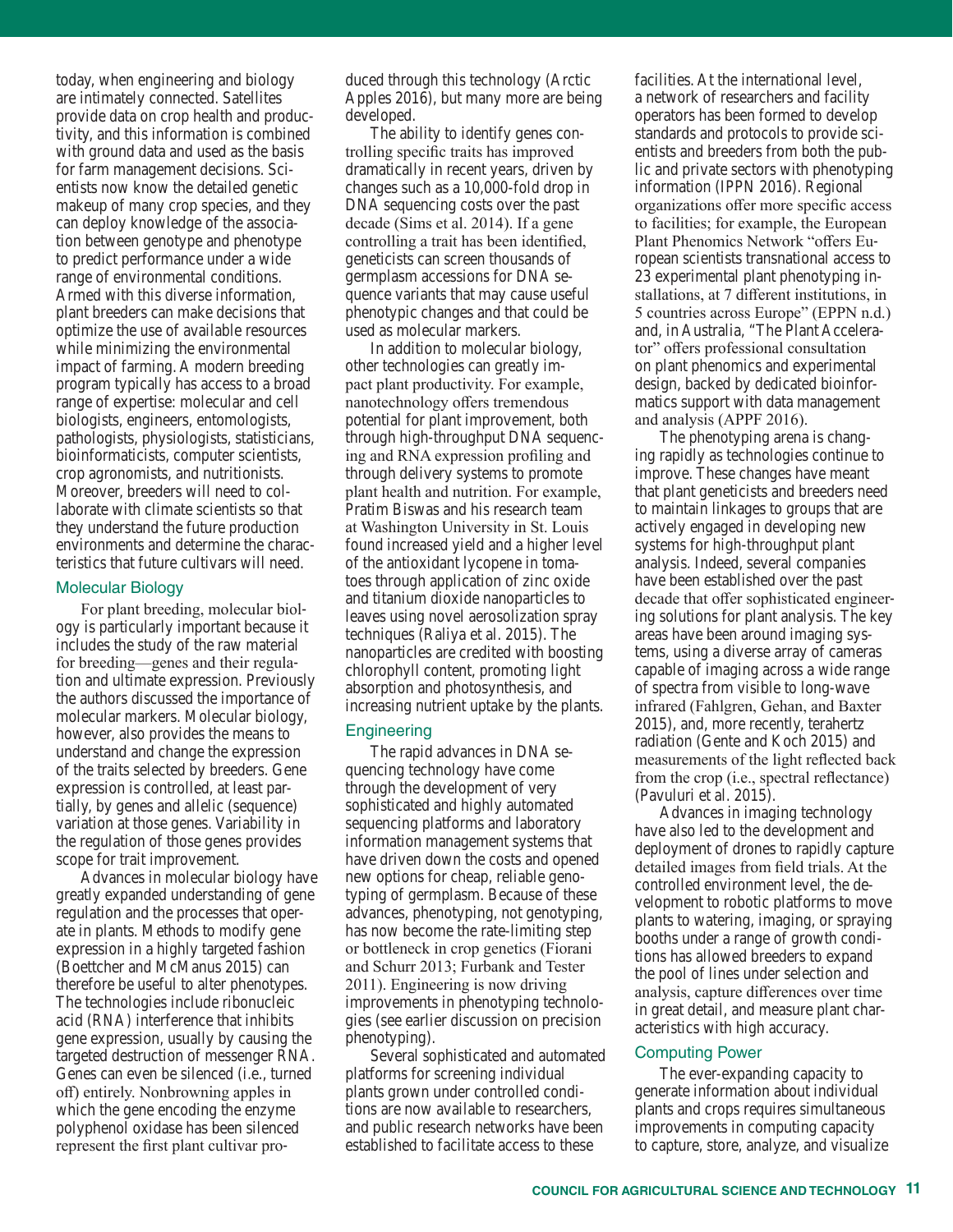data. Advances in data storage mean that it is no longer a great problem to capture and accumulate very large datasets, although it can be costly. Likewise, increased computing capacity has enabled advancements in statistical methodology to facilitate data analysis and data mining. There are now major bottlenecks in analyzing terabytes or petabytes of data, however (Ma, Zhang, and Wang 2014). These problems are inherent to many areas of biology, and generally medical research is credited with developments that pave the path for plant science. Machine learning systems may be the best route to extracting useful information from large and complex datasets that may originate from photos or multispectral images, for example. Machine learning is itself a multidisciplinary area of computer science involving information theory, statistics, and artificial intelligence.

#### Data Management (Big Data)

Integrated research approaches, which combine data and information from various areas of crop research, require systems that can provide simple access to information via channels from field testing, laboratory analysis, genotyping, crop modelling, and even weather data. Currently, relevant information may be dispersed across multiple databases around the world and this often limits effective exploitation of the available information by the crop improvement community. The development of single-access webbased systems that link existing and new databases and support sharing and integration of data resources in addition to providing a common platform to host available bioinformatics tools has become a high priority for many crops. To achieve the full potential of the information systems, efforts need to cover a wide range of areas.

An important starting point is the development of defined standards, protocols, and processes that facilitate the integration of data. For phenotyping, the international networks described earlier are taking the lead in developing standards and ontologies for trait measurement. Similar activities have been under way for molecular data for some time. Standard processes are being developed for the creation of platforms that support the exchange of data files and associated metadata (i.e., underly-

ing definition or description) between different data repositories, and again there are several international initiatives that have been established to achieve this outcome, most notably CyVerse (CyVerse n.d.), originally the iPlant Collaboration. These platforms provide a structure for researchers and breeders to access internationally available data and data analysis tools while also being able to maintain proprietary data and analysis outputs.

#### Statistical Analysis

Statistical analysis has underpinned many advances in plant breeding methodology for the last century. Through the application of advanced experimental designs and statistical principles and techniques, the quality of data generated from both field and controlled-environment trials can be greatly improved. Recently, the development and widespread adoption of methods that adjust data for spatial variation across a trial site, greenhouse, or growth chamber have been a great improvement. Further developments in experimental designs and their analysis will result in more efficient data collection and in better data quality.

Many of the genetic analysis tools now in routine use have come from deployment of new statistical techniques enabled by increased computing power. The identification of genomic regions associated with complex traits depends on this combination of statistical analysis and computing, fueling methods such as quantitative trait loci mapping, association analysis, and genomic selection.

In the past, linear regression and correlation analysis were key drivers for the extraction of meaningful genetic information from datasets. Now, the sheer magnitude of datasets and the complexity of biological systems has in many cases reached a stage in which these standard statistical analysis tools are no longer adequate. This concern has triggered a move to the use of techniques that are data driven and make no presumptions about the structure or distribution of the source data—for example, nonparametric statistics such as reproducing kernel Hilbert spaces (e.g., Gianola and Rosa 2015). In addition, approaches that make use of all the available information (e.g., Bayesian statistics) help to maximize value of

collected data and efficiency in decision making.

#### **Modeling**

A wide range of crop modeling tools has been developed for breeders and researchers to support decision making, planning, and process optimization. For example, well-constructed models can provide an idea of what might happen in the future under a range of environmental scenarios. Whereas modeling can provide guidance on crop management practices to maximize yield in improved cultivars, it also can aid breeders in determining changes that may impact their breeding objectives for the future (Ramirez-Villegas, Watson, and Challinor 2015). This aspect has become particularly important as models for climate change become more robust, so that breeders can assess future climate scenarios for their crops and regions. The research needed to develop reliable models spans many areas of science, including characterization of the different environments and likely future climate scenarios where changes in diseases and pests, elevated temperature, increased atmospheric  $CO<sub>2</sub>$ , and variable water and nutrient supply are expected. Efforts are also being directed to improve understanding of the impact of environmental changes on physiological traits that in turn affect yield, quality, and resource utilization. Several international programs have been organized to help develop these models, such as the European MACSUR program (MAC-SUR 2012–2015).

Modeling is also important to develop breeding strategies that optimize speed and efficiency in product development through targeted use of genomic technologies. For example, to maximize the probability of success in the integration of value-added traits to improve an elite line, modeling can be used to simulate the outcome of genetic recombination in large populations of progeny (Peng, Sun, and Mumm 2014a,b; Sun and Mumm 2015). As with deployment of new statistical methods, advances in modeling have co-evolved with increases in computing power.

#### Health and Consumer Sciences

The nutritional quality of food crops is clearly a key objective for many breeding programs, and here again scientific advancements in health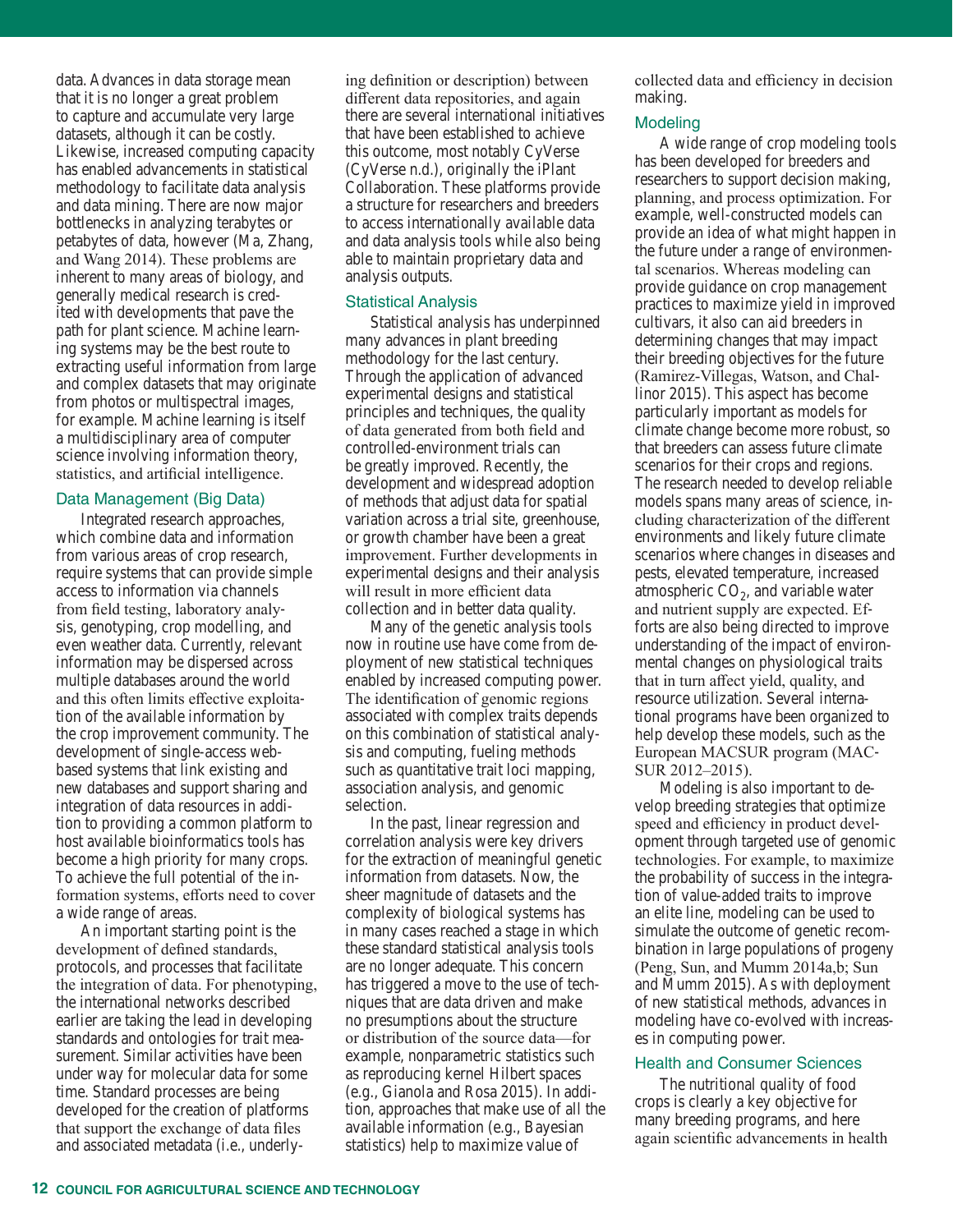and nutrition shape breeding targets and support screening and selection. A prime example is the clear evidence of the effect of trans-fatty acids created through partial hydrogenation of liquid vegetable oils such as soybean oil (Ascherio and Willett 1997), which led to modification in lipid profiles of soybean cultivars used in food and industrial purposes (Clemente and Cahoon 2009).

Vegetable breeding to improve nutritional value has also been successful, leading to the development of cultivars that are richer sources of vitamins A, C, and E. Furthermore, there is a wide range of genetic variation in nutrient content and composition in diverse germplasm of many crops, suggesting that future prospects for plant breeders to improve nutritional quality are bright (Simon et al. 2009). Whereas nutritional value is of interest for consumers, flavor is also important (Drewnowski and Gomez-Carneros 2000). Like nutritional value, flavor often varies widely across diverse germplasm (Pattee 1985), suggesting an important role for plant breeders in flavor improvement. Breeding to increase consumer appeal and consequently stimulate consumption of a moderately nutritious crop by improving flavor, convenience, or shelf life, for example, can also be an effective approach to increasing intake of shortfall nutrients.

Industrialized societies are enjoying the cheapest and safest food in history. In addition to production, the transport, processing, and retail aspects of food also can impact breeding objectives. For example, the ability to effectively screen and detect mycotoxins such as deoxynivalenol in wheat has resulted in new sources of resistance to *Fusarium* (the disease that produces the mycotoxin in wheat) and more *Fusarium*-resistant cultivars have been developed (McMullen et al. 2012). Anti-nutritional (e.g., toxic) compounds occur naturally in a number of crop species—for example, potato may contain toxic levels of glycoalkaloids (Korpan et al. 2004) and durum and common wheat can accumulate cancer-causing cadmium (Guttieri et al. 2015). The development of rapid, reliable assays for use in crop improvement greatly facilitates the development of healthier foods.

# Broad Educational Requirements to Prepare and Sustain the Supply of Plant **Breeders**

Given the breadth of science and technology that underpins crop improvement, multidisciplinary interaction and collaboration with a broad range of expertise are clearly essential in crop improvement. To interact with this diverse range of expertise and assimilate valuable technologies, plant breeders must receive broad-based training. Individual breeding programs typically interact with numerous other disciplines (Morris, Edmeades, and Pehu 2006; Repinski et al. 2011). Training in statistics is universally considered important for plant breeders (Repinski et al. 2011). Expertise in high-throughput and analytical phenotyping to complement traditional field phenotyping is also important.

For public and private sector breeders in the developed world, stakeholders emphasized a need for expertise in molecular biology, biotechnology, and data management. Both developing world breeders and public sector breeders in the developed world need expertise in plant genetic resources and germplasm as well as soft skills in communication and collaboration. Perhaps not surprisingly, the private sector also viewed training in business and program management as important. Furthermore, a modern plant breeder needs not only traditional knowledge of cropping systems, fertilizer regimes, and field pathology, but also new techniques for assessing crop health based on data from images captured by a diverse set of cameras mounted on drones or satellites. Because students often decide late in their education what sector they will enter, they need to be broadly trained for future career flexibility. As pace of scientific advancements in plant breeding and partner technologies accelerates, there is a growing demand for continuing education for plant breeders.

# Transfer of Technologies to Specialty Crops and Developing Regions of the **World**

Crop improvement strategies, breeding methods, field testing

approaches, genotyping technologies, and even equipment and facilities to some extent can and must be utilized quite broadly across crop species to retain the diversity that our food, fiber, and biobased economy needs. Often the development of new innovations originates in a few key crops of economic importance. For example, maize has been a primary focus because of the vast amount of knowledge already available on the genetic, molecular, and cytogenetic levels, but also because it is the most valuable crop for the seed industry, a principal cash crop, and a key export of the United States. The necessary transfer of technologies for use in other crops requires specific tailoring to the reproductive biology and propagation system as well as the "process" of new line development for the diverse crops of interest. Likewise, because of the financial investment necessary for innovative research, technology transfer typically originating in developed countries, much of it in the private sector, must be transferred to the public sector and the developing world.

Cross-industry partnerships enhance technology transfer across crops. Multinational seed companies are successful in transferring technologies across crops and from the developed world to developing world markets, often relying on human capital and programmatic resources they have based globally. For crops associated with smaller or less profitable markets that may not support the private expenditure on new genetic technologies, not-for-profit centers such as the CGIAR (Consultative Group for International Agricultural Research) are effective in facilitating technology transfer from the developed world to the developing world and aiding with associated requirements for effective operation such as personnel training, access to essential tools and software, and governmental policies (Delannay, McLaren, and Ribaut 2012). Furthermore, the CGIAR and other notfor-profit centers can be very effective in making long-term, high-risk investments that may not have obvious commercial benefit (e.g., quality protein maize or hybrid rice).

The transfer of genotyping technologies from model species and key crops involves one particular caveat—molecular markers specific to the species of application must be developed. This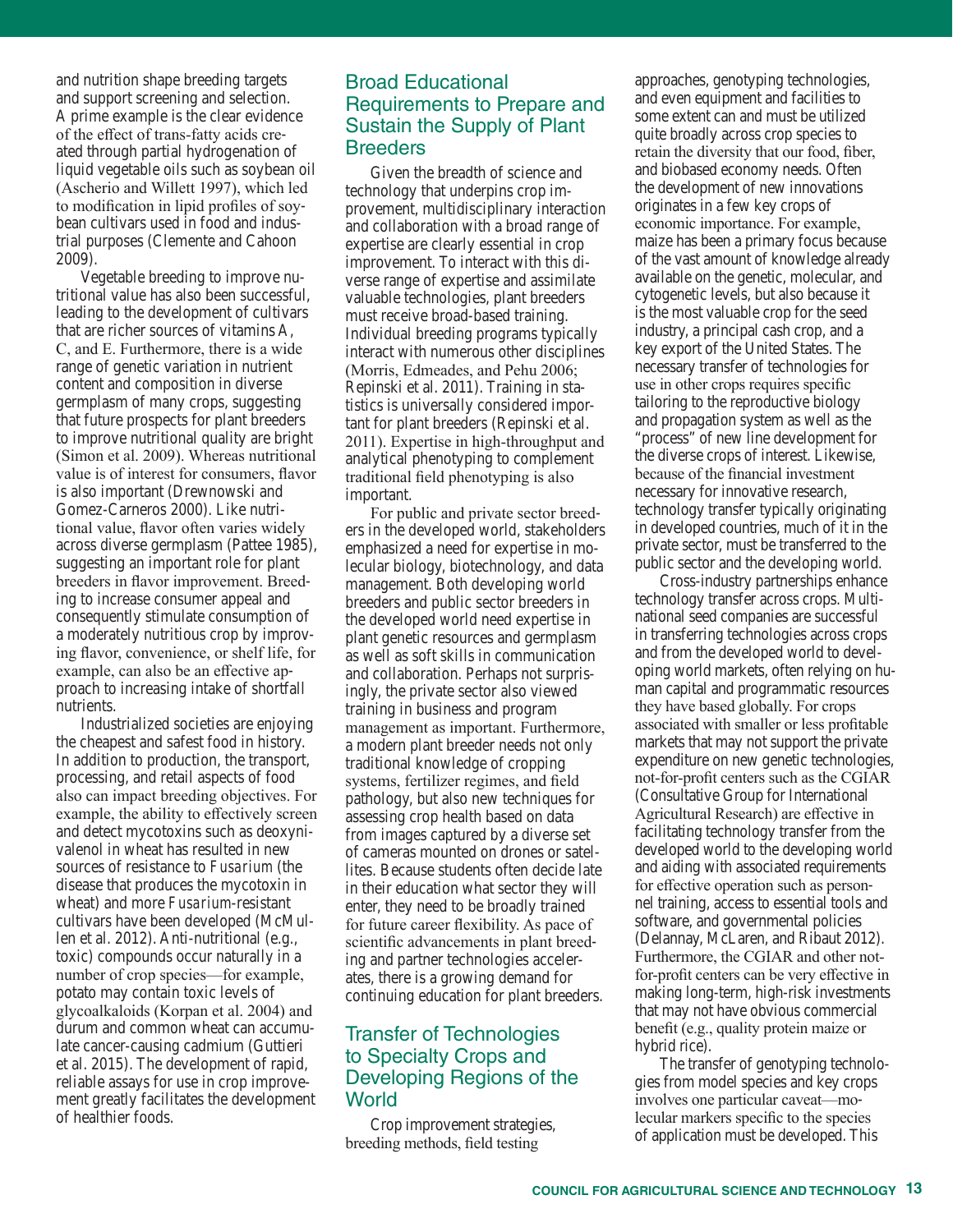need has been greatly facilitated by exploitation of synteny among species (Ramu et al. 2009). More recently, genotyping-by-sequencing (Elshire et al. 2011) approaches enable development of species-specific markers without a great deal of up-front work to create a baseline sequence reference (Melo, Bartaula, and Hale 2016). Thus, not only is innovative technology transferable from crop to crop, innovative approaches to facilitate that technology transfer are emerging.

# Science-based Government **Regulation**

Governments implement regulatory policies with goals to protect human health and promote a clean and diverse environment. Therefore, regulatory oversight necessarily extends to agriculture (including prevention of the introduction of new pests, diseases, or noxious weeds) to ensure the health and safety of food and feed, to ensure the safe use of chemicals and pesticides, and to maintain biodiversity and a sustainable environment.

Various basic research techniques and technologies (tissue culture, gene cloning, cell-to-fertile-plant regeneration, transformation) commenced during the 1970s and early 1980s, cumulating in the development and commercialization of genetically modified (GM) crop cultivars as early as the mid-1990s. It was understood that regulatory oversight would be required to evaluate the effects of GM crops on human and environmental health through scientifically based risk assessment prior to their use in agriculture. In the future, innovation will generate other products of DNA manipulation that must be considered for regulatory oversight; policies will need to anticipate such products—e.g., traits facilitated by gene editing and other forms of "precision plant breeding."

### Different Approaches to Regulatory Oversight Taken by Different **Countries**

Approaches to regulatory oversight have varied by nation. As the first to approve commercialization of a GM crop, the United States adopted a productbased approach. The U.S. National Research Council concluded that risks should be based on the nature of the organism and the environment into which it is introduced, not on the method by

which it was produced (NRC 1987) (see Pew Initiative 2001), a position supported by the U.S. Office of Science and Technology Policy (OSTP 1992) and the Organization for Economic Co-Operation and Development (OECD 1986) (Kershen and Parrott 2014). The U.S. government established a coordinated framework for regulation of biotechnology as a formal policy for risk assessment in 1986 (OSTP 1986). The framework was based on existing laws to protect public health and the environment with additional regulations, policies, and guidance to make them applicable to biotechnology (Hoffman 2014).

Three government agencies comprise the United States framework: the U.S. Department of Agriculture–Animal and Plant Health Inspection Service (USDA–APHIS), the EPA, and the Food and Drug Administration (FDA) within the Department of Health and Human Services. The USDA–APHIS regulates organisms that are known or suspected to be plant pests. For example, APHIS reviews biotech crop plants resulting from transformation, including events produced using *Agrobacterium*, a known plant pest, or containing DNA sequences derived from plant pests. The EPA oversees growth regulators and pesticides, including plants that produce pesticides (e.g., cultivars containing the Bt gene). A product may therefore be subject to regulatory oversight by one or both of these agencies. The FDA is primarily responsible for safety and proper labeling of food and feed, and FDA oversight of agricultural biotechnology is in the form of voluntary consultation with the technology developers.

In contrast, most countries that are signatories of the Cartagena Protocol (CBD 2015), including those in the European Union (EU), have implemented a regulatory framework that uses a processbased approach to regulatory oversight. The EU approach gives attention to the process of creation and production of food in adherence to the precautionary principle, a principle enshrined in EU treaties and legal decisions (Male 2005). (Readers are directed to M. Victor [2001] for a comprehensive history of the "Precautionary Principle.") The Rio Declaration (UNCED 1992) formulated the precautionary principle: "Where there are threats of serious or irreversible damage, lack of full scientific certainty

shall not be used as a reason for postponing cost-effective measures to prevent environmental degradation."

Article 26 of the Cartagena Protocol on Biosafety (Cartegena Protocol 2000) also establishes the right of parties to take into account socioeconomic considerations in reaching a declaration on whether or not to import biotech seeds or crops. Definitions of the precautionary principle, however, are partial and incomplete (van den Belt 2003). The principle can be interpreted narrowly or broadly such that "these accounts should be seen not as fixed types but rather as points on a continuum, or even as dynamic tensions within regulatory procedures," thereby mixing value-based decisions with issues to be addressed in a scientific inquiry (Levidow, Carr, and Wield 2005).

Consequently, the precautionary principle has been invoked to provide widely different conclusions. For example, Taleb and colleagues (2014) argue that uses of GM crops "represent a public risk of global harm, while harm from nuclear energy is comparatively limited and better characterized." In marked contrast, Goklany (2000) concludes, "A comprehensive application of the precautionary principle indicates that a GM crop ban, contrary to the claims of its advocates, would increase overall risks to public health and to the environment. Thus it would be more prudent to research, develop, and commercialize GM crops than to ban such crops, provided reasonable caution is exercised." Van den Belt (2003) notes that often the principle is "reduced to an absurdity" because "normally, no minimal threshold of plausibility is specified as a 'triggering' condition, so that even the slightest indication that a particular product or activity might possibly produce some harm to human health or the environment will suffice to invoke the principle . . . leading to an outright ban."

Alternatively, some countries (e.g., Mexico, China, and South Africa) developed distinctive regulatory systems integrating various elements from the United States and European Union approaches rather than focus on a single model (Falkner and Gupta 2009). As an example, for GM crops to be authorized in Argentina, the National Advisory Committee on Agricultural Biotechnology first must conclude that the GM crop is as safe as its conventional counterpart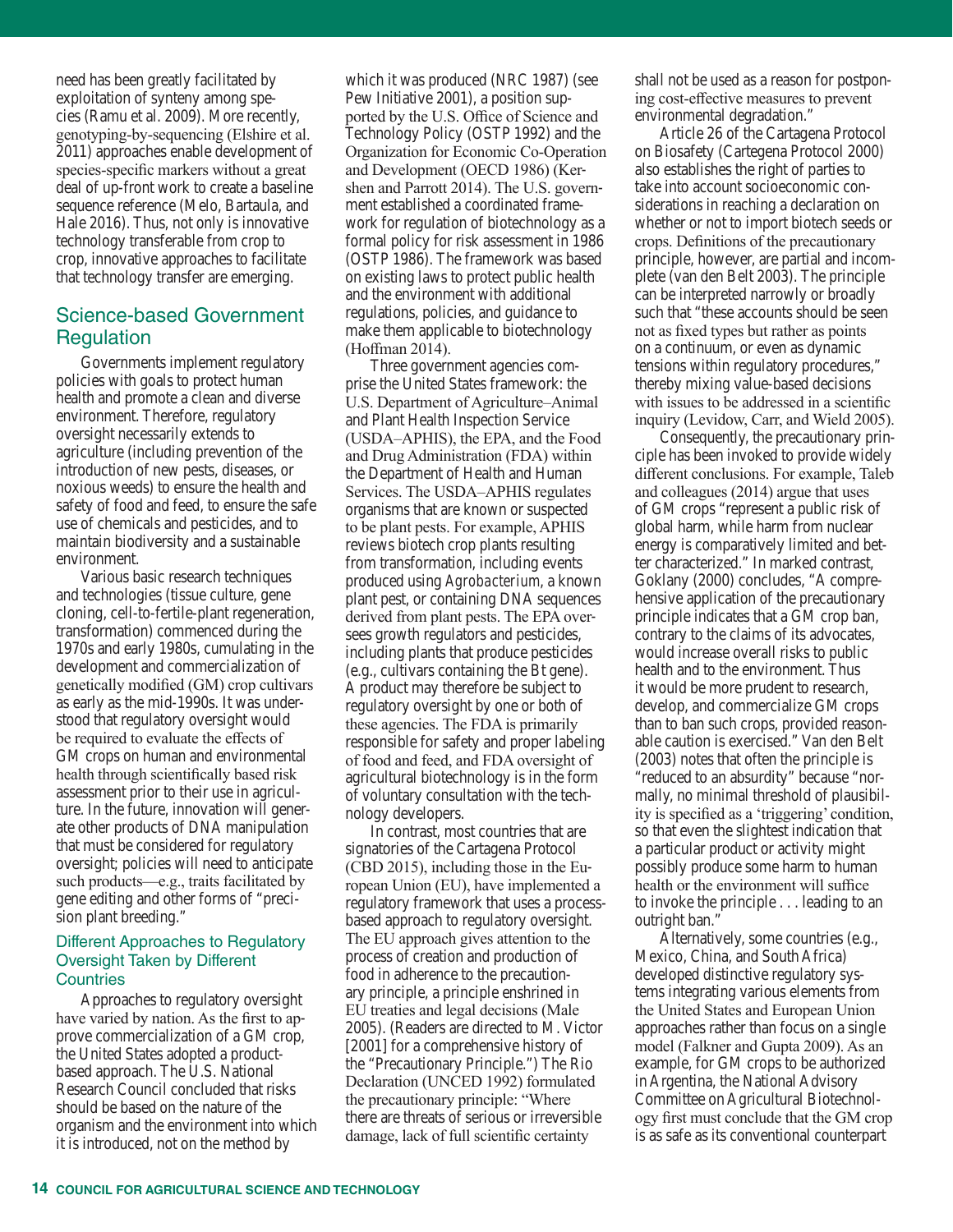for human and animal health and for the environment. The National Service on Agricultural Food Health and Quality then evaluates food safety. And finally, the Directorate of Agricultural Markets examines the commercial impact of the GM crops. More than 20 countries plus the EU have developed fundamentally different organizations and mechanisms for regulatory review (Rowe et al. 2012). The varied approaches to global authorizations have resulted in asynchrony and, as such, can put producers and the entire global commodity value chain at high risk of noncompliance. Under those circumstances, countries at most risk are unfortunately often those most in need of commodity imports to address food and feed needs (Gruere 2011; Kalaitzandonakes, Kaufman, and Miller 2011).

Regardless of the approach, the financial and labor resources required to obtain regulatory authorizations are significant. Phillips (2014) reported the mean cost of discovery, development, and authorization of a new biotechnological crop trait in the time period 2008–2012 was \$136 million, with \$35 million (26%) being regulatory costs. Furthermore, a data package for a new commercial trait may take up to three to four years to develop (Rowe et al. 2012).

At the same time, more applications are filed every day as new potential trait products are discovered.

#### Toward an Improved Future for Decision Making in Agricultural Biotechnology

Now is a critical time to re-examine the scientific regulatory review process and to better understand more holistically the decision-making processes that determine whether or not GM crops, as well as the next generation of precision plant breeding tools, will be deployed. All available breeding tools will be required to develop the broad base of genetic diversity necessary for food and nutrition security across the globe contributing to environmental sustainability. Yet the current trend is for regulatory compliance procedures to slow development and increase trade barriers (Goodman 2014). Increasing resource burdens attached to additional regulatory authorizations will inhibit or at least delay accessibility of improved cultivars, including those with positive health benefits, to resource poor

farmers and smaller markets (De Greef 2011; Phillips 2014).

Despite having a quarter century of accumulated experience and history of safe use of GM crops on farms with no documented cases of an approved GM crop causing harm to animals or humans (Goodman 2014), the trend is for regulatory reviews to become more costly and to take up more time (De Greef 2011; Phillips 2014). It is also no longer practical to think that any domestic food system can act in isolation; markets are global. There is a critical need for synchronized and transparent regulatory systems that facilitate global trade in food, feed, and processing commodities. D. G. Victor (2001) raised concerns that the continued use of existing systems will lead to gridlock and gaps in regulatory assessments because the technology is continuing to expand at a faster rate than many developing countries can implement policies.

With regard to the asynchronicity of authorizations, in 2012, 170 million hectares of GM crops (approximately 11% of global arable land) were grown among a total of 28 countries (Roser 2015), with the United States, Brazil, Argentina, Canada, and India having the majority of acreage (ISAAA 2012). These data indicate that current regulatory systems provide a legal basis for GM crop cultivation and are working in many countries with diverse agriculture and histories (Devos et al. 2014; Ramessar et al. 2009). On an international basis, there are critical needs for synchronized import authorizations to replace the current global patchwork of systems (Rowe et al. 2012). Serious economic dislocation can result due to asynchronous authorization of GM crops among countries putting producers and the entire global commodity chain at unreasonable economic risk with significant upward impacts on commodity prices (Gruere 2011; Kalaitzandonakes, Kaufman, and Miller 2011). Synchronized regulatory systems would feature harmonization of data collection and testing procedures, means for information exchange, and cooperation at a regional level to develop and implement a sustainable strategic framework (De Greef 2011; Goodman 2014; Ramessar et al. 2009). Global harmonization or cooperation does not imply that each country or region has to agree on policy. Indeed, experience shows that a diversity of policies will need to be accommodated.

In addition, greater stakeholder engagement through research, development, and commercialization is vital to "demystify" GM crops and precision breeding tools, to help distinguish between value-based and scientifically based decision making, and to help correct misconceptions that may have arisen during the first quarter century of GM crop use. Stakeholder engagement is "critical to the long term success of biotech products in the marketplace, and also for realizing the full potential of new breeding innovations. Everyone along the value chain, including consumers, must have confidence in the safety of biotech products" (Rowe et al. 2012). Wickson (2014) argues that the cultural significance of agroecosystems is unrecognized, thereby marginalizing public participation in decision making, and further concludes that "these factors only work to amplify rather than resolve the entrenched debate in Europe." Wickson (2014) also notes that such a direction could promote a forward-looking approach with respect to meeting food and environmental goals rather than to be fixed on comparisons to past practices, including those that might not have been sustainable.

International trade of agricultural products is crucial to spread the benefits of crop and animal production among consumers globally and to allow crop production to occur on land that is the most productive, thereby decreasing pressures to take more marginal or fragile lands into cultivation. Clear policies coupled with appropriate, efficient, and synchronous regulatory mechanisms will help ensure the safe and effective conduct of breeding and crop management that collectively enable farmers to make the most productive and sustainable use of plant and animal genetic resources and facilitate production of a safe and affordable food supply to the benefit of the consumer.

# Financial Investment in Enablement of Plant Breeding

The shift over the past 50 years from the public sector as the main provider of new cultivars toward the private sector, as well as the growing trend to protect plant breeding germplasm and other innovations with revenue-generating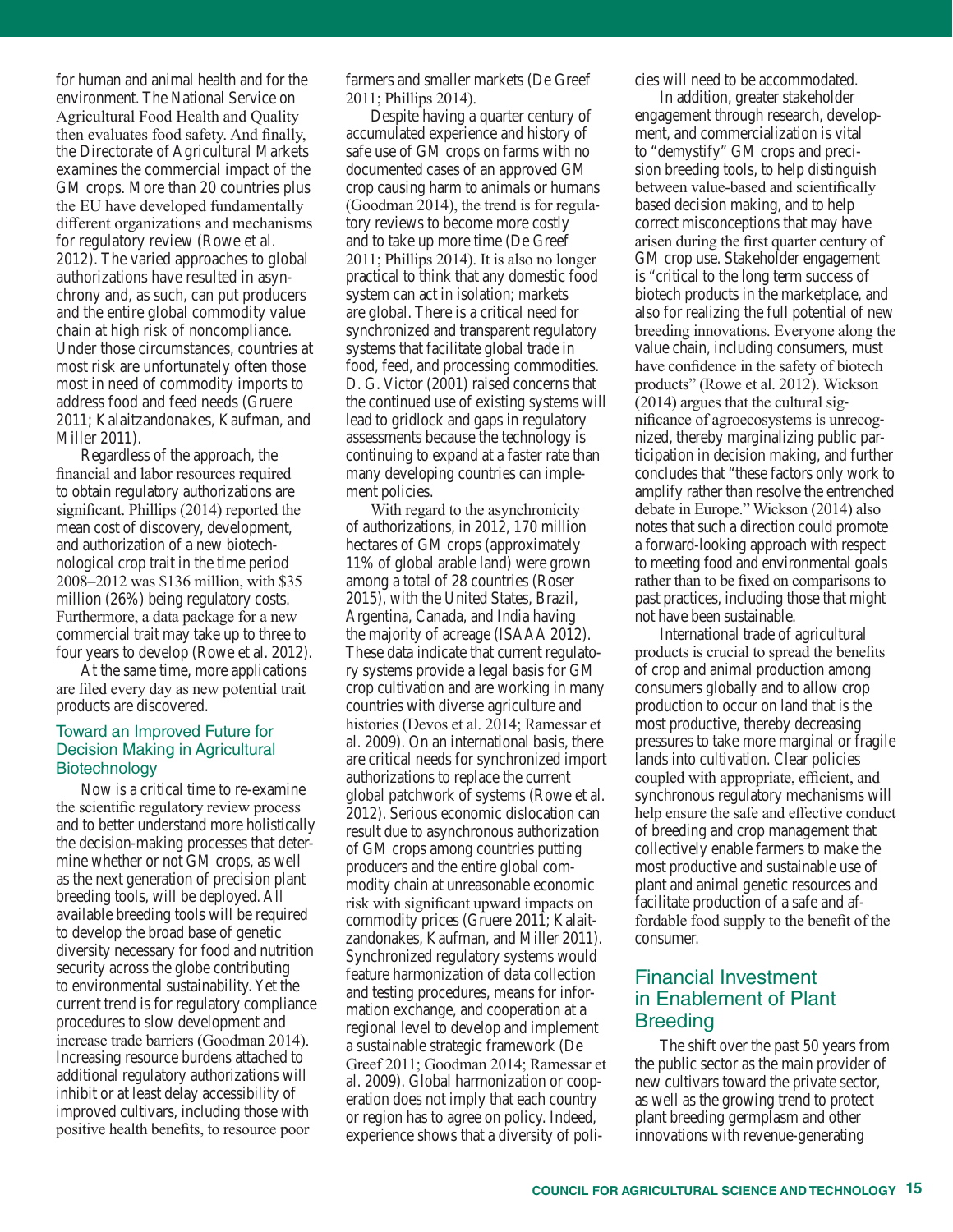instruments, has generated considerable discussion; yet relatively little has been published about the financial investment necessary to enable plant breeding. Morris, Edmeades, and Pehu (2006) reported that governmental development assistance to agriculture, in terms of funds provided, declined internationally since the early 1990s as both a percentage of gross domestic product and on a per capita basis. Furthermore, agricultural research expenditures in the public sector declined in most of the developed and developing world in the same period. One study reported that plant breeding expenditures in the U.S. industrial sector rose from less than \$50M in 1960 to more than \$500M in 1995, whereas public sector plant breeding expenditures were relatively constant around \$300M in a similar period with some downward trend after 1980 (Heisey, Srinivasan, and Thirtle 2002).

The need to develop more human capital through capacity building has received more focus. The consensus is clear that the number of scientists trained in plant breeding has been dropping for 20 years, whereas at the same time the demand for trained plant breeders has been rising both in the developed and developing world (Baenziger 2006; Frey 1996, 2000; Guner and Wehner 2003; Traxler et al. 2005). Perhaps not surprising, based on these trends, the number of faculty training plant breeders has also been declining in the United States and other developed countries (Bliss 2006; Gepts and Hancock 2006). More information about the financial and human capital currently involved in plant breeding, and an analysis of expected future global needs, will be of great value as societies plan for the futures they want.

# Intellectual Property Protection and Enforcement

New, improved cultivars can take seven to ten years to develop, or longer if "exotic" (i.e., unadapted) germplasm is also used. Basic and applied research, introduction of exotic germplasm, and development of GM crops plus regulatory evaluations may have horizons of 20 years or longer, extending timelines for development of improved cultivars. To justify research investments and foster new funding, the products of plant breeding and its related research need intellectual property (IP) protection. In

support of public sector plant breeding and technology development, the Bayh-Dole Act of 1980 allows U.S. universities to obtain ownership of an invention in preference over the U.S. government (Loise and Stevens 2011).

The John Innes Centre, a research organization with charity status in the United Kingdom, states that "our research innovations will often require substantial further investment to reach applications in the market place and that IP protection has an important role in creating favorable conditions for the uptake and use of such research findings" (JIC 2012). Likewise, the Brazilian Agricultural Research Corporation and the CGIAR use IP protection when appropriate and necessary to help accomplish specific goals supporting their mission statements (Cohen 2000; SGRP 2010). Similarly, the private sector must have IP protection to support their research and attract investments. Contributions by both the public and private sectors are essential to support agricultural advancement through plant breeding, both nationally and internationally. Readers are directed to a report by Lusser (2014) for an exemplary perspective of how both sectors can optimally contribute.

There are at least four ways plant breeders can pursue IP protection: (1) contracts; (2) trade secrets; (3) plant

**Table 1. Comparison of PVP and patent systems of IP protection.**

|                        | <b>Plant Variety Protection</b>                                                         |                                                                |                                                                           |
|------------------------|-----------------------------------------------------------------------------------------|----------------------------------------------------------------|---------------------------------------------------------------------------|
| Criteria               | Per International Union<br>for the Protection of New<br>Varieties of Plants 1991        | Per U.S. Plant Patent<br>Act 1930                              | <b>Utility Patents</b>                                                    |
| <b>Specificity</b>     | Varieties of all species                                                                | Asexually reproduced<br>nontuberous plants                     | Plant genotype not<br>normally found in<br>nature                         |
| Requirements           | Novelty<br><b>Distinctness</b><br>Uniformity<br>Stability                               | Novelty<br><b>Distinctness</b><br>Stability                    | Novelty<br>Utility<br>Nonobviousness<br>Enablement                        |
| <b>Disclosure</b>      | Full morphological<br>description                                                       | Complete as possible;<br>Photographs and<br>drawings preferred | Enabling disclosure<br>that may be seed<br>deposit of novel<br>material   |
| Claims                 | Single variety                                                                          | Single variety                                                 | Specific to the patent                                                    |
| Exemption              | Farmer and breeder<br>exemptions                                                        | None                                                           | Some countries<br>allow exemptions                                        |
| Protections and Rights | Prevents others from<br>producing for<br>commercial purposes;<br>Prevents import/export | Prevents others from<br>using, reproducing, or<br>selling      | Prevents others from<br>making, using, or<br>selling claimed<br>invention |

plant breeders' rights) (U.S. Congress 2005); and (4) utility patents (U.S. Congress 2011). Under the 1995 Trade-Related Aspects of Intellectual Property Rights (TRIPS) within the World Trade Organization, countries may exclude plants and animals from patentability. Most countries, including the EU, have chosen not to allow patentability of plant cultivars per se, although transgenic events may still be eligible subject matter (EPO 2015). Notably, the United States allows plant cultivars as eligible subject matter for utility patents. Any country that excludes plant cultivars from patent protection is obliged under TRIPS to provide an effective sui generis system of plant protection. Plant variety protection is a sui generis form of protection prescribed by the International Union for the Protection of New Varieties of Plants (UPOV 2011). The 1991 UPOV convention resulted in stipulations for PVP that are widely accepted globally. United States laws support PVP and additionally protect cultivars of asexually reproducing nontuberous species through a PVP-type protection enacted via the 1930 U.S. Plant Patent Act (U.S. Congress 2010). The important criteria and protections of PVP, including protections through the U.S. 1930 Plant Patent Act, and utility patents are presented in Table 1.

variety protection (PVP) (also called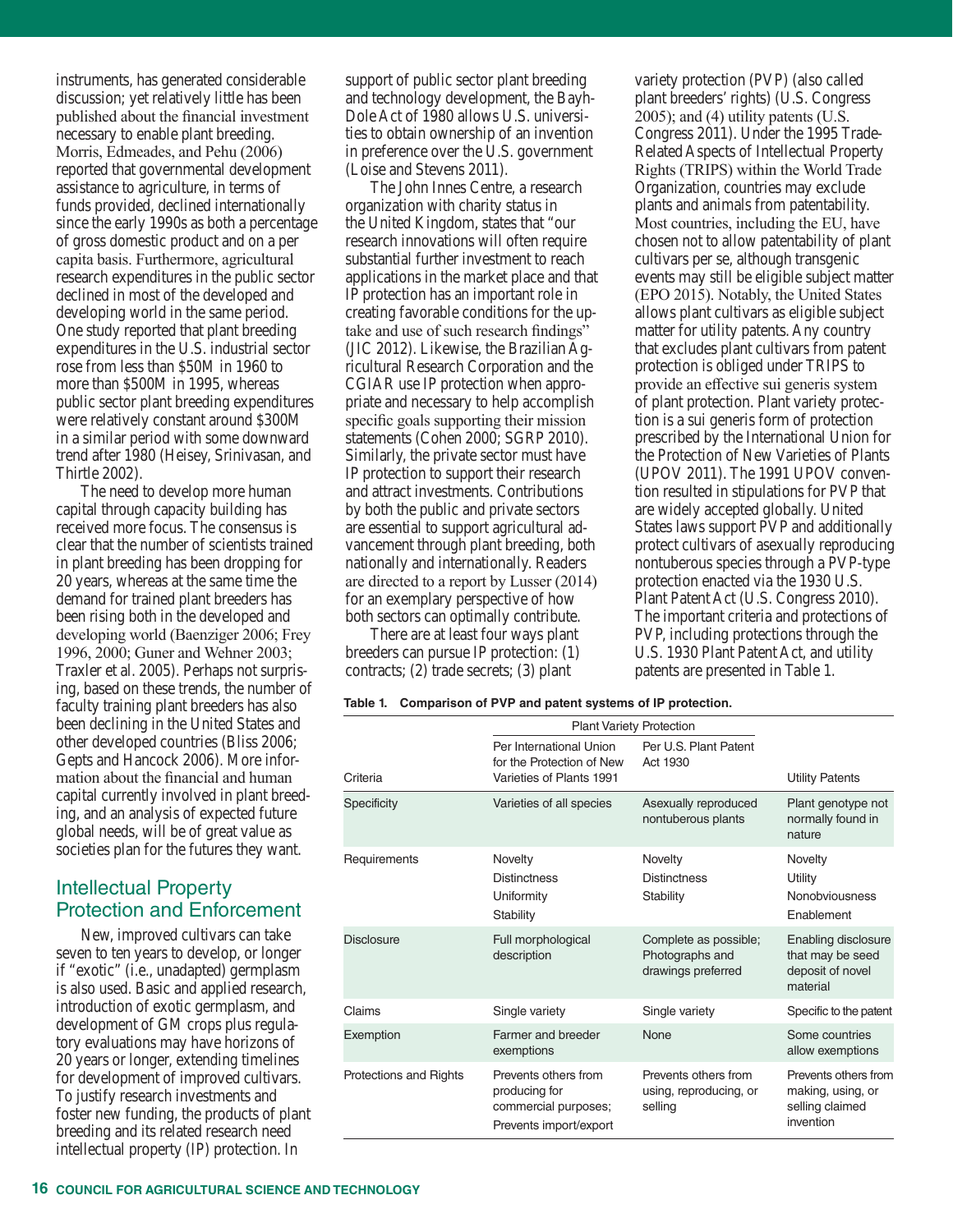Although IP protection offers benefits to innovators, the question arises as to whether or not innovation and development of new improved cultivars is thwarted by such practices. In accordance with the 1991 UPOV convention, PVP does not prohibit further breeding with protected cultivars and commercialization of resulting cultivars provided these are not "essentially derived." This restriction helps prevent plagiarism, "me too," or "cosmetic breeding" while enabling subsequent developers who make relatively minor genetic changes with agronomically useful consequences to share in the IP with the developer of the initial cultivar. In addition, an effective PVP system can provide important benefits in an international context by removing barriers to trade in cultivars; breeders are unlikely to release valuable cultivars into a country without adequate IP protection (UPOV 2005). Furthermore, PVP based on the 1991 UPOV convention does not restrict farmers' use of traditional seed cultivars. All farmers—indeed anyone can breed with protected cultivars so that the diversity of useful genetics already present in traditional seed systems can be enhanced by the introgression of new diversity from the formal seed system.

Countries can exempt subsistence farmers from obligations under UPOV. Further exemptions can be implemented that allow the use of farm-saved seed of protected cultivars depending upon farm size and commercial nature. Consequently, many countries have determined sufficient flexibility exists within the UPOV model for their implementation of plant breeders' rights. Some countries have developed new unique systems. For example, India has enacted the Plant Protection Variety and Farmers Rights Act, which takes a more comprehensive approach to supporting investments in plant breeding while also recognizing the role farmers play in varietal improvement and seed production. Interactions between formal and informal seed systems allow introgression of new genetic diversity into informal seed systems (Coomes et al. 2015; Sthapit and Jarvis 1999). Helfer (2004) provides policy options for national governments on implementation of PVP.

Patent systems, the U.S. Patent and Trademark Office in particular, are designed to further industrial and technological progress and strengthen

the national economy through both protection and revelation of inventions that provide solutions to specific technological needs or problems. Some countries—e.g., France and Germany—provide patent exemptions to allow further breeding, including commercialization of the nonpatented germplasm, whereas the United States has no such exemption. Holders of U.S. utility patents on plant cultivars, however, agree to maintain seed in the public depository for 30 years, the life of the patent, or 5 years after the most recent request, thereby enabling the seed to be available to the public domain upon expiration of patent protection. The degree to which research is allowable under patents varies according to jurisdiction—e.g., very limited in the United States. Further breeding and commercialization of a plant cultivar that is either protected by a utility patent or includes a patented trait is not allowed in the United States unless specifically authorized under license by the owner.

Economic studies and empirical evidence show that IP protection does not lead to a zero-sum game in agriculture (Lence et al. 2005, 2015). Provided that subject matter of IP protection is placed into the public domain at the expiration of protection, the net result is to encourage more innovation from which the consumer is the major beneficiary. Plant variety protection and utility patents may be seen as complimentary in the type and amount of IP protection they provide (Hayes, Lence, and Goggi 2009; Lence et al. 2005, 2015). Patents provide more potential for optimal genetic innovation than does PVP because of the ability of patent holders to restrict unlicensed access for further breeding and commercial use during the life of the patent. For example, long-term high-risk projects including to introduce and incorporate useful germplasm from cultivars that are exotic, relatively uncharacterized, and unadapted to the target breeding environment or to develop a GM crop—could not be undertaken by a commercially funded business without the ability to obtain utility patent protection (Lence et al. 2015).

Nonetheless, genetic gain and social welfare do not always continue to increase as patent length increases; in terms of contributing to social welfare, there is an optimal patent life (Lence et al. 2005).

In contrast, PVP has a breeder exception that does not prohibit further breeding and commercialization during the protection period. Consequently, the primary contribution of PVP to increased social welfare is through supporting a moderate level of optimal genetic innovation, but one that is coupled with faster horizontal diffusion of innovation (Lence et al 2015; Swanson and Goeschl 2005) via the breeder exception. Utility patents facilitate licensing that contributes positively to genetic gain and social welfare and that could likely not occur if innovations were maintained solely as trade secrets.

Intellectual property protection in the field of plant breeding, biotechnology, and seed production is necessary to attract private or commercial investments in order to stimulate innovative research that may have an element of risk in leading to delivery of high-quality and better-performing products to farmers and growers with consequent benefits to society as a whole. Providing plant breeders with a diverse choice of IP mechanisms probably remains the best option to encourage and fund innovation and expanded creativity for the greatest benefit to society, as is expected in all life-science-based or other businesses. Continued innovation is essential because global challenges relating to sustainable crop production will require agriculture to produce greater quantities of more nutritious food while also contributing more positively to ecosystem services.

# Farmer Adoption

In general, farmers accept new technologies when clear evidence shows they increase profit or decrease risk. When the technology benefit is less clear to the farmer, adoption is slower. Historically, following passage of the Morrill Act in 1862 that established the land-grant college system across the United States, state cooperative extension services were charged with delivering information about agricultural advances from the academic research programs to the farm community. Today, information flows much faster and all farmers in the United States, and increasingly throughout the world, have numerous media sources readily available to provide recommendations for managing crop production. Furthermore, the seed and chemical industries have developed in-house consultation programs to advise their farmer clientele.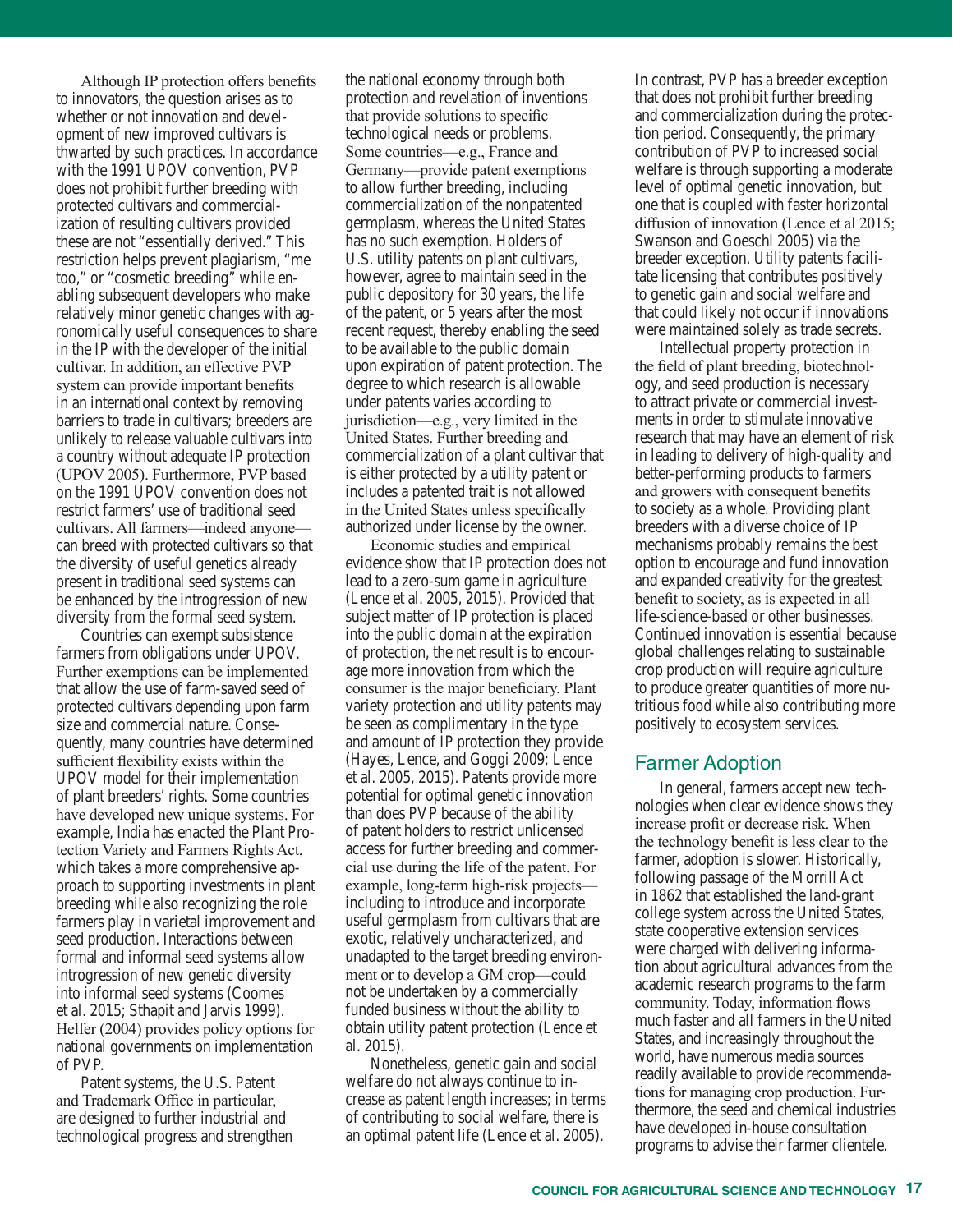In the developed world, farmers typically have sufficient capital to purchase seeds annually. In the developing world, however, seed cost, quality, and access are significant problems; seed saving is more common. To the extent that new genetic technologies raise seed costs or prevent the saving of seed, their adoption could be affected in areas where these constraints are problematic.

Markets provide the context for both the development and the adoption of technologies, especially in agriculture where crops are globally traded. Markets are affected by policies—agricultural subsidies and trade priorities—and thus deciding what cultivars carrying which traits developed using which technologies is not always straightforward, particularly if international markets are considered.

The agricultural policy of the United States, and more generally throughout the world, affects crop production by subsidizing particular crops and/or production environments. To the extent that policy exemplifies a favored status to particular crops, those crops tend to be cultivated to a greater extent than they may be otherwise. Changes to crop subsidies, crop insurance programs, and food aid programs—to mention just three areas—will change market projections, thereby leading farmers to modify planting plans and ultimately affect targets for plant breeders.

The regulatory status of new genetic technologies is not always clear, and this limits the development of new cultivars using these methods (Lusser et al. 2012). Policies influence the acceptability of advanced genetic technologies in various countries (and various areas within the United States). And although policies may or may not be useful in determining the legality of genetic technologies, the ultimate arbiter of the value and hence the use of these techniques, rational or not, is the consumer. Thus, policies need to be developed in a manner that inspires consumer confidence in the process.

### Public Acceptance

Plant breeding innovation can originate from the application of new scientific breakthroughs to plant improvement or it can be motivated by consumers, processors, or farmers demanding particular products. Although the former is more common, particularly in commodity field

crops, the latter is increasingly important, particularly in vegetable and fruit crops.

Technologies are often developed and applied to plant breeding programs because they appeal to plant breeders and other scientists, showing promise at improving traits thought to be important. Whereas these traits may be of actual value to growers or processors, they may not be traits of the greatest interest to consumers. Greater involvement of consumers in the development of breeding targets would help breeders prioritize traits (Tesfaye et al. 2013).

Consumer and societal attitudes toward food and agriculture can present both problems and opportunities for plant breeders. Demands for the decreased use of pesticides and fungicides has placed greater emphasis on selection for resistant cultivars; pressure to lessen the use of fertilizers is driving selection for nitrogen- and phosphorusefficient genotypes. In many industrialized countries, demand for food from alternative production systems, such as organic and biodynamic, has also led to the development of breeding programs aimed at producing cultivars of crops that are suitable for these production systems. Organic farmers require cultivars that are suited to low-input production with a particular emphasis on nutrient-use efficiency, disease and pest tolerance, and ability to compete with weeds and tolerate mechanical weed control (Lammerts van Bueren et al. 2011). Organic crops usually are sold at a premium, so the enduse quality is also expected to be high.

At one time, academic agricultural scientists were able to provide the public with unbiased information regarding new cultivars and the value of new technologies. Whether or not academics or extension personnel still have the public's trust is an open question, and at least some of the anti-GM crop sentiment from the public is due to a perception rightly or wrongly—that (at least some) university personnel are tightly linked to the seed industry and therefore are not providing an unbiased opinion. When the products of genetic technologies are traits that primarily benefit the value chain stakeholders other than consumers—e.g., farmers—consumers may be wary because of a lack of insight into food production overall. As with many increasingly technical areas that impact everyday life, there is an emerging need for experts who can provide evidencebased viewpoints and opinions that are also considered to be "trusted voices" among the public.

# **leverAGInG GenetIc technoloGIes**

Given the time, effort, and investment devoted to technological innovation in crop improvement, it is imperative that maximal value is derived, and this often means fitting improved cultivars and the process to create them with other aspects of the agricultural production system and the value chain.

# Integration with Agronomic Practices and Inputs

Genetic advances per se are rarely sufficient for top on-farm performance of new cultivars. Typically, successful deployment of new cultivars requires an accompanying "management package" to ensure that the genetic potential of the cultivar is maximized when grown in the particular agricultural system. To optimally take advantage of a new cultivar, management may be significantly different from the common practice, so without adequate training, farmers may actually find the new genetics do not perform well for them. This is particularly true for the developing world where "best practices" in crop management may not be well known or cannot be practiced because of economics or unavailability e.g., fertilizer application.

Likewise, best practices in crop management will influence the development of new cultivars and the production of a safe and healthy food supply. For example, evaluation of potential new lines is typically conducted under conditions representative of farmers' fields in the intended market region, reflecting practices involving planting date, tillage regimes, soil treatments, pesticide use, harvest methods, etc. Innovative genetic improvement must go hand-in-hand with best practices for crop management to facilitate manifestation and realization of the full genetic potential of the new cultivar and meet the expectations of a society for safe food and sustainable practices.

Agronomic practices are key to realizing the full genetic potential of the cultivar, in particular managing various plant stress factors (e.g., disease, insects, moisture deprivation) that might rob the yield potential and erode optimal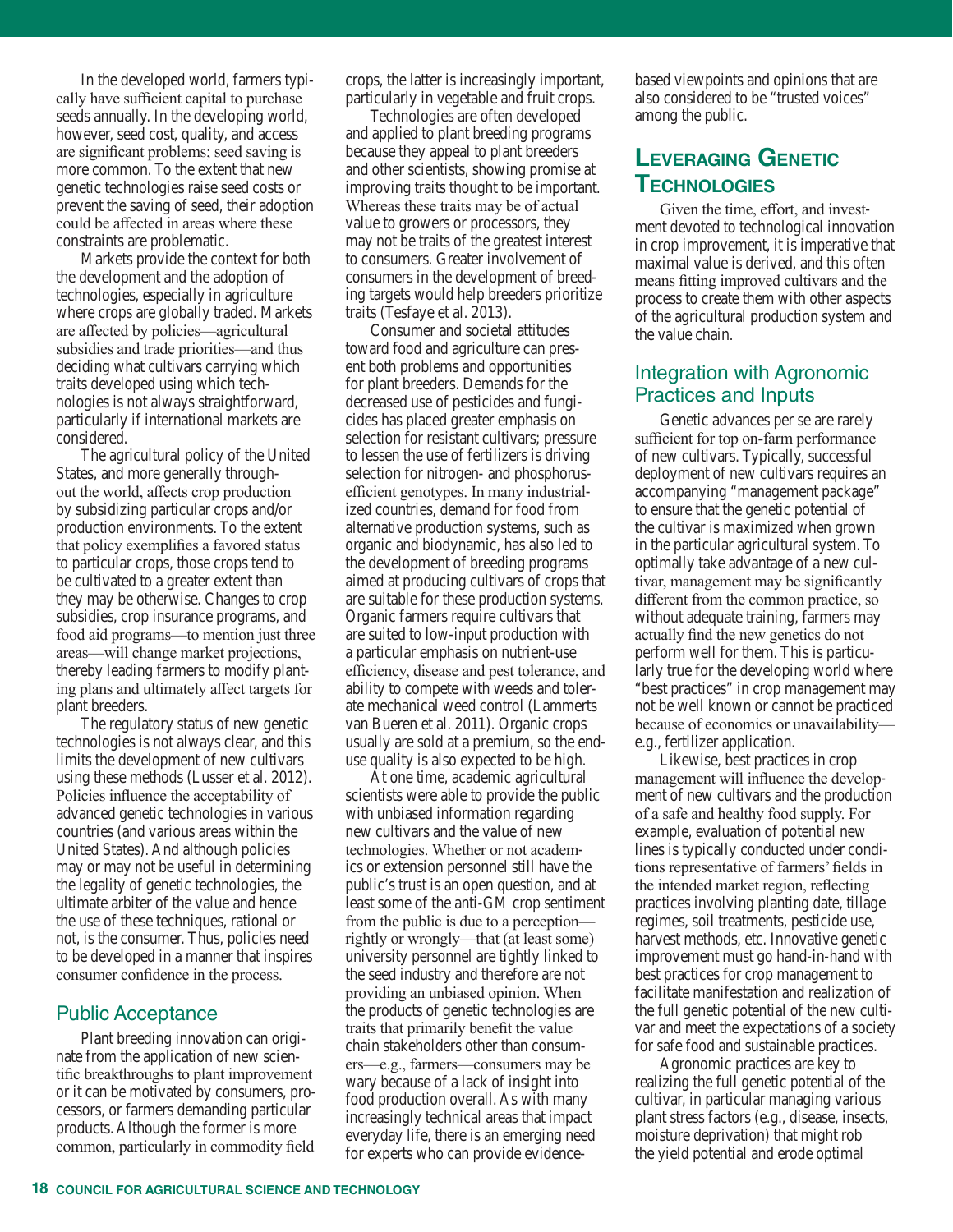performance. Some control of stress factors may be included in the "genetic package." For example, due to innovation, weed control can be achieved through breeding, mutation, or transgenic herbicide tolerance to broad spectrum herbicides; the herbicide-tolerant cultivar coupled with use of the associated herbicide can result in excellent weed control that protects yield potential from loss.

All yield-protective solutions, however, need not be genetic. Seed treatments are one example of an alternate mode to providing a suite of characteristics for crop management. And with the vast amount of research now being devoted to synergistic crop-microbe relationships, the future may bring a suite of microbiome products to facilitate optimal crop production. Thus, the overall product target for farmers will shape the breeding targets of plant breeders, yet a great deal of coordination is required to develop a clear picture of the overall product target.

# Integration with Farm Machinery, Infrastructure **Development**

The design and development of farm machinery goes hand-in-hand with agronomic practices that maximize crop yields. The design of planters, for example, has followed research guiding row spacing in various crops to optimize yields in particular geographies and with specific cultivars. The foundational concept involves spatial arrangement of plants to increase plant density (number of plants per land unit) in conjunction with better light penetration into the plant canopy. Grain corn in the United States has gone from 0.9 meter (m)–1.0 m (36"–40") rows to 0.75 m (30") rows, and more narrow row spacing is now facilitated, including "twin rows." Effects of row spacing not only involve plant density, but can depend on fertilizer regimes and other agronomic practices (Haegele et al. 2014).

Mechanized harvesting saves substantial time and labor compared to hand harvesting; yet for many crops, especially vegetables and fruits, much harvesting is still conducted by hand. In the future, machine harvesting will likely be required to keep food costs affordable. To at least some extent for some crops, breeders will be able to work with equipment manufacturers to tailor

new cultivars that can be harvested with modern machinery. As an example, the mechanized processing tomato harvester was developed by an agricultural engineer at the University of California– Davis in the 1950s and it, together with tomato cultivars suitable for mechanical harvesting, was released and rapidly adopted by the farm community in the early 1960s (Huffman 2012). In the future, as mechanization changes, breeders have opportunities to develop cultivars that can be suitably managed under those conditions. Likewise, breeders collaborate with engineers to develop postharvest equipment and storage facilities that minimize physical damage (spoilage and waste) and rapidly bring the harvested crop to optimal temperature for long-term storage.

These collaborative relationships have resulted in the delivery of highquality produce that has been shipped long distances and/or stored for extended periods of time beyond harvest to supermarkets year-round, even though the crop harvest period may only extend a few months of the year. In developing countries, crop losses at harvest and during postharvest can be massive due to poorly developed infrastructure that includes lack of adequate harvest equipment, poor roads and transportation systems, and lack of a reliable system of electrical power to support the cold chain both postharvest and from cold storage to market. Mechanization may require more uniform crops for harvest, but the genetic diversity available to plant breeders can support the diversity of products (flowers, textures, flavors) that consumers want and expect.

# **summAry**

Plant breeding has been described as both an art and a science. The art is the vision, knowing what to select years in advance of the final outcome (population, cultivar, or hybrid). It is also the context of future agroecosystems and how the line will adapt to climate change, the ability to use nitrogen or other inputs including water, and the need to be resource efficient. Finally, the art is all the intangibles that science does not yet know how to measure or that are important in unforeseen ways. Much like the painter, the selection of colors and the brush strokes of their application create the painting; so too does the plant breeder select new lines.

As for the science of plant breeding, the cornucopia of disciplines that nourish plant breeding has been described. From the physics of plant anatomy that determines if a plant lodges, to the chemistry of photosynthesis, to the biochemistry of vitamin and essential amino acid biosynthesis, to the genetics that control plant function, to the genomics that attempt to describe the symphony of plant genes in their fullest integrated detail that determine the plant's productivity and use, and to the statistics that allow breeders to determine similarities and differences—plant breeders use them all. Plant breeders work with skilled scientists in entomology to lessen insect damage while enhancing beneficial insects; with plant pathologists to decrease the plagues and destruction of plant disease; with engineers to develop faster, better methods of measuring and understanding plant phenotypes; with nutritionists to make healthier and more nutritious foods and feed; and with bioinformaticians to collect, analyze, and create the linkages of science for plant improvement.

Plant breeding is an impact science that is helping to feed the world while creating global businesses. As such, it works within a legal and ethical framework of international law. Plant breeding plays a critical role in the citizenship of science—from the consumer who is nourished by the crops or enjoys the milk, eggs, and meat that are produced by animals that plant breeders help feed, to the ecologist trying to decrease soil loss or pesticide runoff, to the indigenous farmer who saves seed from this year's crop to plant next year.

The urgent need for plant breeders and for innovation as the future is faced has also been described. Plant breeding science has been successful, but the rate of improvement (referred to as "genetic gain") is insufficient to create the future that humanity wants, needs, and deserves. Complacency is unacceptable in the face of growing populations, malnutrition and under-nutrition, climate change, limited arable land, and a fragile biosphere. Innovation that will revolutionize agricultural productivity is critical to increase the rate of improvement. A step change in terms of genetic gain is demanded. What technologies of the future will deliver double rates of gain in production to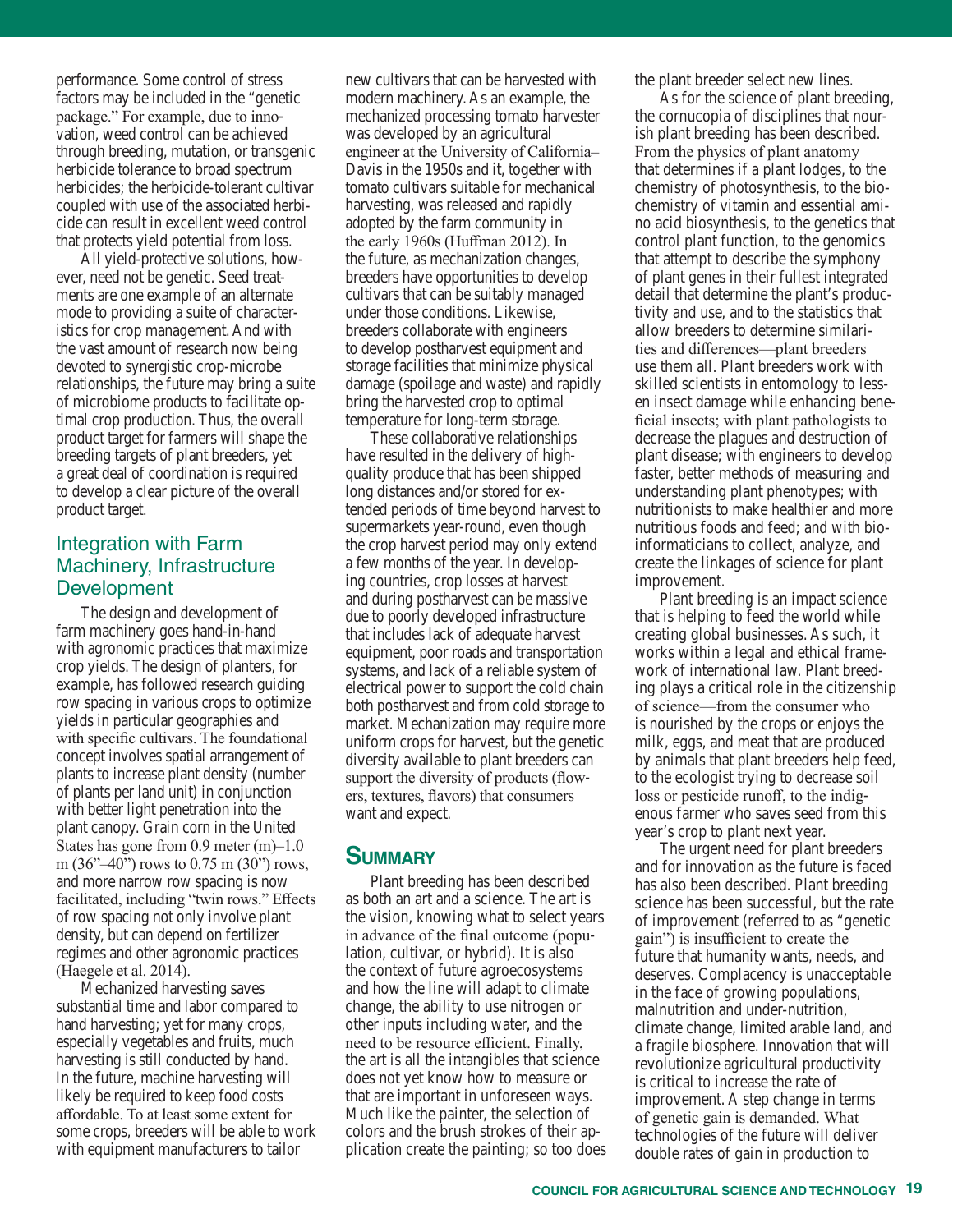meet the forecasted needs? In the short span that this paper was written, new technologies such as gene editing have gone from novelty to product. Big data continues at an awesome pace to link genomics to phenomics to climate data in ways that were unimaginable only a few years ago. In the future, understanding the crop plant in context of its complex interaction with the microbiome may similarly revolutionize crop improvement and productivity. All of these, and certainly others to come, have the potential to be game changers in crop production. Furthermore, gamechanging technologies must reach relevant crops that are important for the many and diverse regions and cultures of the world because realizing the gain needed in agricultural production will necessitate a broad sweep across global food production systems in grand scale.

Although the future is hard to predict and science will continue to evolve, humanity will increasingly rely on modern agriculture for food, feed, fiber, and fuel. And the detrimental aspects of human activities need to be remediated. It is possible to predict with absolute confidence that the future will need plant breeders and their skills. Investing in plant breeding is investing in the future or, as agriculturalists like to say, "growing our future." Plant breeders' track record for innovation in crop improvement to nourish, clothe, fuel, and beautify the planet while mitigating climate change and enhancing the quality of the environment is strong; this strength must be maintained and its durability supported.

# **GlossAry**

- **Allele**. An alternative form of a gene that arises by mutation.
- **Apomixis**. An asexual method of reproduction through seed that occurs naturally in more than 400 species, resulting in offspring that are genetically identical to the parent plant.
- **Cultivar.** A cultivated plant variety or hybrid produced by selective breeding.
- **Dioecious**. Separate male and female plants within a species; literally derived from Greek for "two houses."
- **Diploid.** A plant, cell, or nucleus containing two complete sets of

chromosomes, one from each parent.

- **Doubled haploidy**. The process of producing a completely homozygous plant by doubling the gametic contribution from one parent.
- **Genome**. All the heritable traits of an organism.
- **Genomic selection**. A breeding approach to improve plant or animal traits that uses a molecular marker set providing saturated coverage of the genome to predict performance.
- **Genomics**. The branch of molecular biology concerned with the structure, function, evolution, and mapping of genomes.
- **Genotype**. The genetic makeup of an organism.
- **Genotype-by-environment interaction**. The interaction between the genetic makeup of a plant and the environments in which it is grown.
- **Germplasm**. The genetic material available to a breeder to improve an organism (in this case, economically important plants).
- **Homozygous**. The term used to describe the case wherein all alleles for a particular gene are the same.
- **Phenotype.** An observed trait expression.
- **Seed production technology**. A proprietary transgenic biotechnologybased technology that is designed to make hybrid seed production more efficient and reliable.
- **TILLING**. The acronym for "targeting induced local lesions in genomes"; a mutation-based system to explore how specific genes affect phenotypes.

# **LITERATURE CITED**

- Andrade-Sanchez, P., M. A. Gore, J. T. Heun, K. R. Thorp, A. E. Carmo-Silva, A. N. French, M. E. Salvucci, and J. W. White. 2013. Development and evaluation of a field-based high-throughput phenotyping platform. *Funct Plant Biol*  41:68–79, doi:10.1071/FP13126.
- Araus, J. L. and J. E. Cairns. 2014. Field highthroughput phenotyping: The new crop breeding frontier. *Trends Plant Sci* 19:52–61, doi:10.1016/j.tplants.2013.09.008.
- Arctic Apples. 2016. *The Perfect Fruit Just Got Even Better*, http://www.arcticapples.com (10 March 2016)
- Ascherio, A. and W. C. Willett. 1997. Health effects of trans fatty acids. *Am J Clin Nutr* 66 (4): 1006S–1010S, http://ajcn.nutrition.org/ content/66/4/1006S.short (15 February 2016)
- Australia 21. 2012. Discussion paper on ecosystem services for the Department of Agriculture, Fisheries and Food. Australia 21 Ltd., Weston ACT, Australia.
- Australian Plant Phenomics Facility (APPF). 2016. *Australian Plant Phenomics Facility*, http:// www.plantphenomics.org.au (10 March 2016) Baenziger, P. S. 2006. Plant breeding training in the
- U.S. *Hortic Sci* 41:40–44. Belhaj, K., A. Chaparro-Garcia, S. Kamoun, N. J.
- Patron, and V. Nekrasov. 2015. Editing plant genomes with CRISPR/Cas9. *Curr Opin Biotech* 32:76–84.
- Bicknell, R. A. and A. M. Koltunow. 2004. Understanding apomixis: Recent advances and remaining conundrums. *Plant Cell* 16:S228– S245.
- Bliss, F. 2006. Plant breeding in the private sector of North America. *Hortic Sci* 41:45–47.
- Boettcher, M. and M. T. McManus. 2015. Choosing the right tool for the job: RNAi, TALEN, or CRISPR. *Mol Cell* 58:575–585.
- Brummer, E. C., W. T. Barber, S. M. Collier, T. S. Cox, R. Johnson, S. C. Murray, R. T. Olsen, R. C. Pratt, and A. M. Thro. 2011. Plant breeding for harmony between agriculture and the environment. *Front Ecol Environ* 9:561–568, doi:10.1890/100225.
- Cabrera-Bosquet, L., J. Crossa, J. von Zitzewitz, M. D. Serret, and J. L. Araus. 2012. High-throughput phenotyping and genomic selection: The frontiers of crop breeding converge. *J Integr Plant Biol* 54:312–320, doi:10.1111/j.1744- 7909.2012.01116.x.
- Cartegena Protocol. 2000. See Secretariat of the Convention on Biological Diversity.
- Centers for Disease Control and Prevention (CDC). 2011. *Strategies to Prevent Obesity and Other Chronic Disease: The CDC Guide to Strategies to Increase the Consumption of Fruits and Vegetables*. U.S. Department of Health and Human Services, Atlanta, Georgia.
- CIMMYT. See International Maize and Wheat Improvement Center.
- Clemente, T. E. and E. B. Cahoon. 2009. Soybean oil: Genetic approaches for modification of functionality and total content. *Plant Physiol* 151 (3): 1030–1040, http://dx.doi.org/10.1104/ pp.109.146282 (15 February 2016)
- Cohen, J. I. 2000. Managing intellectual property: Challenges and responses for agricultural research institutes. In G. J. Persley and M. M. Latin (eds.). *Agricultural Biotechnology and the Poor: Proceedings of an International Conference*. Consortium of International Agricultural Research Centers (CGIAR), Washington D.C.
- Convention on Biological Diversity (CBD). 2015. *Parties to the Protocol and Signature and Ratification of the Supplementary Protocol: Cartagena Protocol on Biosafety*. Convention on Biological Diversity, Montreal, Quebec, Canada, https://bch.cbd.int/protocol/parties/ (21 August 2015)
- Coomes, O. T., S. J. McGuire, E. Garine, S. Caillon, D. McKey, E. Demeulenaere, D. Jarvis, G. Aistara, A. Barnard, P. Clouvel, L. Emperaire, S. Louafi, P. Martin, F. Massol, M. Pautasso, C. Violon, and J. Wencélius. 2015. Farmer seed networks make a limited contribution to agriculture? Four common misconceptions. *Food Policy* 56:41–50.
- CyVerse. n.d. CyVerse, http://www.cyverse.org (27 June 2016)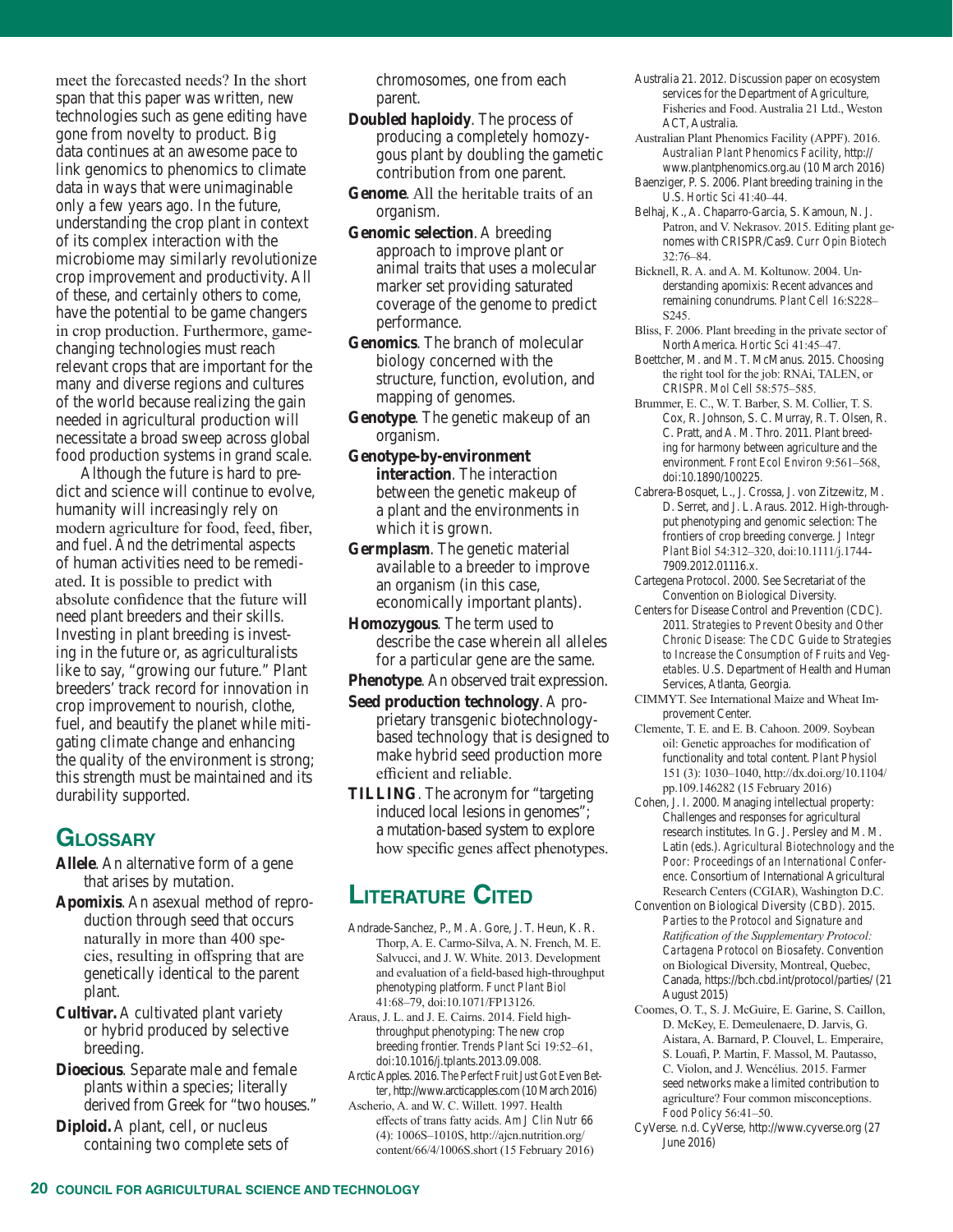Daily, G. 1997. *Nature's Services*. Island Press, Washington, D.C.

- Daily, G. C., S. Alexander, P. R. Ehrlich, L. Goulder, J. Lubchenko, P. A. Matson, H. A. Mooney, S. Postel, S. H. Schneider, D. Tilman, and G. M. Woodwell. 1997. Ecosystem services: Benefits supplied to human societies by natural ecosystems. *Iss Ecol* 1–18.
- Dale, V. H. and S. Polasky. 2007. Measure of the effects of agricultural practices on ecosystem services. *Ecol Econ* 64:286–296.
- De Greef, W. 2011. GM crops: The crushing costs of regulation. *AgBioWorld*, http://www.agbioworld.org/biotech-info/articles/biotech-art/ crushingcost.html (25 September 2015)
- Delannay, X., G. McLaren, and J.-M. Ribaut. 2012. Fostering molecular breeding in developing countries. *Mol Breeding* 29 (4): 857–873, doi:10.1007/s11032-011-9611-9.
- Devos, Y., J. Aquilera, Z. Divieki, A. Gomes, Y. Liu, C. Paoletti, P. du Jardin, L. Herman, J. N. Perry, and E. Waigmann. 2014. EFSA's scientific activities and achievements on the risk assessment of genetically modified organisms (GMOs) during its first decade of existence: Looking back and ahead. *Transgenic Res* 23:1–25.
- Dietary Guidelines Advisory Committee. 2005. *Report of the Dietary Guidelines Advisory Committee on the Dietary Guidelines for Americans*. U.S. Department of Agriculture, Agricultural Research Service, Washington, D.C., http:// www.health.gov/dietaryguidelines (9 February 2016)
- Downie, H. F., M. O. Adu, S. Schmidt, W. Otten, L. X. Dupuy, P. J. White, and T. A. Valentine. 2015. Challenges and opportunities for quantifying roots and rhizosphere interactions through imaging and image analysis. *Plant Cell Environ* 38:1213–1232.
- Drewnowski, A. and C. Gomez-Carneros. 2000. Bitter taste, phytonutrients, and the consumer: A review. *Am J Clin Nutr* 72:1424–1435.
- Elshire, R. J., J. C. Glaubitz, Q. Sun, J. A. Poland, K. Kawamoto, E. S. Buckler, and S. E. Mitchell. 2011. A robust, simple genotyping-by-sequencing (GBS) approach for high diversity species. *PLOS One* 6:e19379.
- European Patent Office (EPO). 2015. European Patent Office Enlarged Board of Appeals. Case number G 0002/13. European Case Law Identifier: ECLI:BA:2015:G000213.20150325, http:// www.epo.org/law-practice/case-law-appeals/ recent/g130002ex1.html (1 October 2015)
- European Plant Phenotyping Network (EPPN). n.d. Why do we need plant phenotyping? *Phenotyping Standards*, http://www.plant-phenotyping-network. eu/eppn/home (10 March 2016)
- Fahlgren, N., M. A. Gehan, and I. Baxter. 2015. Lights, camera, action: High-throughput plant phenotyping is ready for a close-up. *Curr Opin Plant Biol* 24:93–99.
- Falkner, R. and A. Gupta. 2009. The limits of regulatory convergence: Globalization and GMO politics in the south. *Int Environ Agreem* 9:113–133.
- Fehr, W. R. (ed.). 1984. *Genetic Contributions to Yield Gains of Five Major Crop Plants*. CSSA Special Publication No. 7. Crop Science Society of America [and] American Society of Agronomy, Madison, Wisconsin.
- Feng, P. C., Y. Qi, T. Chiu, M. A. Stoecker, C. L. Schuster, S. C. Johnson, A. E. Fonseca, and J. Huang. 2014. Improving hybrid seed production in corn with glyphosate-mediated male sterility.

*Pest Manag Sci* 70:212–218.

- Fiorani, F. and U. Schurr. 2013. Future scenarios for plant phenotyping. *Annu Rev Plant Biol*  64:267–291.
- Fish, R., M. Winter, and M. Lobley. 2014. Sustainable intensification and ecosystem services: New directions in agricultural governance. *Policy Sci*  47:51–67.
- Foley, J. A., N. Ramankutty, K. A. Brauman, E. S. Cassidy, J. S. Gerber, M. Johnston, N. D. Mueller, C. O'Connell, D. K. Ray, P. C. West, C. Balzar, E. M. Bennett, S. R. Carpenter, J. Hill, C. Monfreda, S. Polasky, J. Rockstrom, J. Sheehan, S. Siebert, D. Tilman, and D. P. M. Zaks. 2011. Solutions for a cultivated planet. *Nature* 478 (7369): 337–342, doi:10.1038/nature10452.
- Food and Agriculture Organization of the United Nations (FAO). 2009. FAO's Director-General on how to feed the world in 2050. *Popul Dev Rev* 35:837–839, doi:10.1111/j.1728- 4457.2009.00312.x.
- Food and Agriculture Organization of the United Nations (FAO). n.d. *Dimensions of Need—An Atlas of Food and Agriculture*, http://www.fao.org/ docrep/u8480e/u8480e07.htm (07 October 2016)
- Food Standards Australia New Zealand (FSANZ). 2012. *New Plant Breeding Techniques*. Report of a workshop hosted by FSANZ, http:// www.foodstandards.gov.au/publications/ Documents/New%20Plant%20Breeding%20 Techniques%20Workshop%20Report.pdf (8 February 2016)
- Frey, K. J. 1996. *National Plant Breeding Study—I*. Special Report 98. Iowa Agriculture and Home Economics Experiment Station, Ames, Iowa, http://nifa.usda.gov/sites/default/files/resource/ National%20Plant%20Breeding%20Study-1. pdf (9 February 2016)
- Frey, K. J. 2000. *Iowa State University National Plant Breeding Study—IV: Future Priorities for Plant Breeding*. Special Report 102. Iowa Agriculture and Home Economics Experiment Station, Ames, Iowa.
- Furbank, R. T. and M. Tester. 2011. Phenomics— Technologies to relieve the phenotyping bottleneck. *Trends Plant Sci* 16:635–644.
- Gallai, N., J.-M. Salles, J. Settele, and B. E. Vaissiere. 2009. Economic valuation and vulnerability of world agriculture confronted with pollinator decline. *Ecol Econ* 68:810–821.
- Ganal, M. W., A. Polley, E. M. Graner, J. Plieske, R. Wieseke, H. Luerssen, and G. Durstewitz. 2012. Large SNP arrays for genotyping crop plants. *J Biosciences* 37:821–828.
- Gente, R. and M. Koch. 2015. Monitoring leaf water content with THz and sub-THz waves. *Plant Methods* 11:15.
- Gepts, P. and J. Hancock. 2006. The future of plant breeding. *Crop Sci* 46:1630–1634.
- Gianola, D. and G. J. M. Rosa. 2015. One hundred years of statistical developments in animal breeding. *Annu Rev Anim Biosci* 3:19–56, doi:10.1146/annurev-animal-022114-110733.
- Godfray, H. C. J., J. R. Beddington, I. R. Crute, L. Haddad, D. Lawrence, J. F. Muir, J. Pretty, S. Robinson, S. M. Thomas, and C. Toulmin. 2010. Food security: The challenge of feeding 9 billion people. *Science* 327:812–818.
- Goklany, I. M. 2000. *Applying the Precautionary Principle to Genetically Modified Crops*. Policy Study Number 157. Center for the Study of American Business, Washington University, St. Louis, Missouri. 36 pp., doi:10.2139/ ssrn.246530.
- Goodman, R. E. 2014. Biosafety: Evaluation and regulation of genetically modified (GM) crops in the United States. *J Huazhong Agric Univ* 33 (6): 85–114.
- Grieder, C., H. Andreas, and W. Achim. 2015. Image based phenotyping during winter: A powerful tool to assess wheat genetic variation in growth response to temperature. *Funct Plant Biol*  42:387–396, http://dx.doi.org/10.1071/FP14226 (6 June 2016)
- Grossniklaus, U., J.-P. Vielle-Calzada, M. Hoeppner, and W. Gagliano. 1998. A bright future for apomixes. *Trends Plant Sci* 3:415–416.
- Gruere, G. P. 2011. Asynchronous approval of GM products and the codex annex: What low level presence policy for Vietnam? Discussion paper. International Food and Agricultural Trade Policy Council, Washington, D.C. 47 pp.
- Guner, N. and T. C. Wehner. 2003. Survey of U.S. land-grant universities for training of plant breeding students. *Crop Sci* 43:1938–1944.
- Guttieri, M. J., P. S. Baenziger, K. Frels, B. Carver, B. Arnall, S. Wang, E. Akhunov, and B. M. Waters. 2015. Prospects for selecting wheat with increased zinc and decreased cadmium concentration in grain. *Crop Sci* 55:1712–1728.
- Haegele, J. W., R. J. Becker, A. S. Henninger, and F. E. Below. 2014. Row arrangement, phosphorus fertility, and hybrid contributions to managing increased plant density of maize. *Agron J* 106:1838–1846, doi:10.2134/agronj2013.0382.
- HarvestPlus. 2015. *HarvestPlus—Better Crops Better Nutrition*, http://www.harvestplus.org/ (9 December 2016)
- Havey, M. J. 2004. The use of cytoplasmic male sterility for hybrid seed production. Pp. 623–634. In H. Daniell and C. D. Chase (eds.). *Molecular Biology and Biotechnology of Plant Organelles*. Springer, The Netherlands.
- Hayes, D. J., S. H. Lence, and S. Goggi. 2009. Impact of intellectual property rights in the seed sector on crop yield growth and social welfare: A case study approach. *AgBioForum* 12:155–171.
- Heffner, E. L., M. E. Sorrells, and J. Jannink. 2009. Genomic selection for crop improvement. *Crop Sci* 49:1–12, doi:10.2135/cropsci2008.08.0512.
- Heinz Center. 2002. *The State of the Nation's Ecosystems: Measuring the Lands, Waters, and Living Resources of the United States*. H. John Heinz III Center for Science, Economics, and the Environment, Cambridge University Press, 280 pp. ISBN-10 0521525721.
- Heisey, P. W., C. S. Srinivasan, and C. Thirtle. 2002. Privatization of plant breeding in industrialized countries: Causes, consequences, and public sector response. In D. Byerlee and R. G. Echeverria (eds.). *Agricultural Research Policy in an Era of Privatization: Experiences from the Developing World*. Centre for Agriculture and Bioscience International, Wallingford, U.K.
- Helfer, L. R. 2004. *Intellectual Property Rights in Plant Varieties: International Legal Regimes and Policy Options for National Governments*. Food and Agriculture Organization of the United Nations (FAO) Legislative Study No. 85. Development Law Service, FAO Legal Office. Rome, Italy. 113 pp.
- Heslot, N., D. Akdemir, M. E. Sorrells, and J. L. Jannink. 2014. Integrating environmental covariates and crop modeling into the genomic selection framework to predict genotype by environment interactions. *Theor Appl Genet* 127:463–480.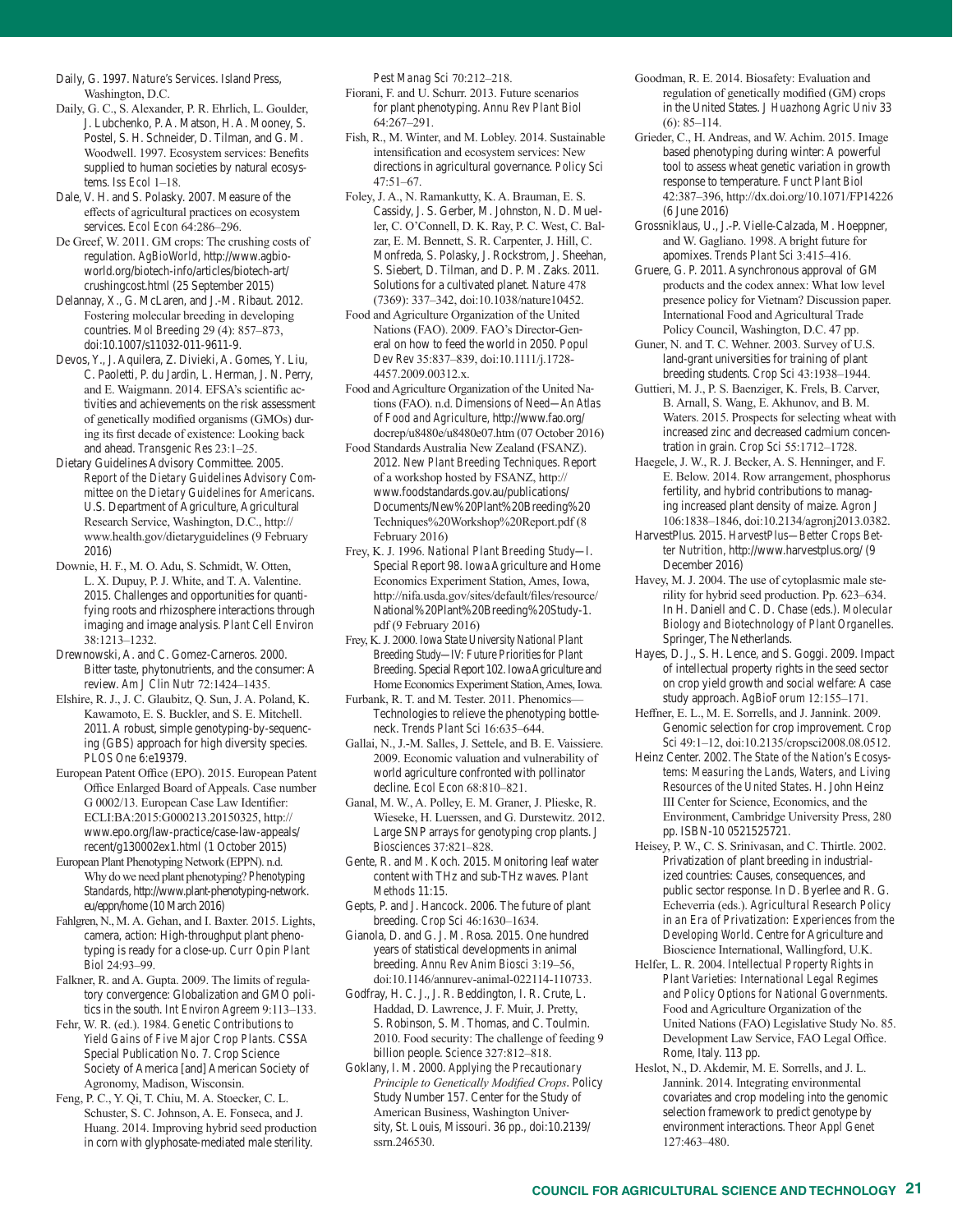- Hoffman, N. E. 2014. USDA regulation of organisms developed through modern breeding techniques. Pp. 185–192. In A. Eaglesham and R. W. F. Hardy (eds.). *New DNA-Editing Approaches: Methods, Applications and Policy for Agriculture. North American Agricultural Biotechnology Council Report NABC 26*, Ithaca, New York, 8–9 October 2014, http://nabc.cals.cornell.edu/ Publications/Reports/pubs\_reports\_26.html (1 September 2015)
- Huffman, W. E. 2012. The status of labor-saving mechanization in U.S. fruit and vegetable harvesting. *Choices* 27 (2), http://www.choicesmagazine.org/choices-magazine/theme-articles/ immigration-and-agriculture/the-status-of-laborsaving-mechanization-in-us-fruit-and-vegetableharvesting (9 February 2016)
- International Food Policy Research Institute (IFPRI). 2014. *Global Nutrition Report 2014: Actions and Accountability to Accelerate the World's Progress on Nutrition*. Washington, D.C., http:// ebrary.ifpri.org/cdm/ref/collection/p15738coll2/ id/128484 (9 February 2016)
- International Maize and Wheat Improvement Center (CIMMYT). n.d. Double haploids: A simple method to improve efficiency of maize breeding. *YouTube*, https://www.youtube.com/ watch?v=V2jOEuZjjrg (10 March 2016)
- International Plant Phenotyping Network (IPPN). 2016. International Plant Phenotyping Network homepage, http://www.plant-phenotyping.org (10 March 2016)
- International Service for the Acquisition of Agribiotech Applications (ISAAA). 2012. *Global Status of Commercialized Biotech/GM Crops: 2012*. ISAAA Brief 44-2012: Executive Summary. International Service for the Acquisition of Agri-biotech Applications, Cornell University, Ithaca, New York, http://www.isaaa.org/ resources/publications/briefs/44/executivesummary/ (21 August 2015)
- International Union for the Protection of New Varieties of Plants (UPOV). 2005. *UPOV Report on the Impact of Plant Variety Protection*, http://www.upov.int/edocs/pubdocs/en/upov\_ pub\_353.pdf (15 February 2016)
- International Union for the Protection of New Varieties of Plants (UPOV). 2011. *Welcome*, http://www. upov.int/portal/index/html.en (11 March 2016)
- John Innes Centre (JIC). 2012. JIC statement on intellectual property. John Innes Centre, Norwich, UK.
- Kalaitzandonakes, N., J. Kaufman, and D. Miller. 2011. *Potential Economic Impacts of Asynchronous Approvals of Biotech Crops on Latin American Countries*. Discussion paper, International Food & Agricultural Trade Policy Council, Washington, D.C. 26 pp.
- Kandemir, N. and I. Saygili. 2015. Apomixis: New horizons in plant breeding. *Turk J Agric For* 39 (4): 549–556, doi:10.3906/tar-1409-74.
- Kaul, M. L. H. 1988. *Male Sterility in Higher Plants: Monographs on Theoretical and Applied Genetics 10*. Springer-Verlag, Berlin, Germany.
- Kershen, D. L. and W. A. Parrott. 2014. Regulatory paradigms for modern breeding. Pp. 159–168. In A. Eaglesham and R. W. E. Hardy (eds.). *New DNA-editing Approaches: Methods, Applications and Policy for Agriculture. Proceedings of the 26th Annual Conference of the North American Agricultural Biotechnology Council*, Ithaca, New York, 8–9 October.
- Kesevan, P. C. and M. S. Swaminathan. 2008. Strategies and models for agricultural sustainability in developing Asian countries. *Philos T Roy Soc B* 363 (1492): 877–891, doi:10.1098/ rstb.2007.2189.
- Kölreuter, J. G. 1761–1766. *Vorläufige Nachricht von einigen das Geschlecht der Pflanzen betrefenden und Beobachtungen, nebst Fortsetzungen 1, 2 und 3 in der Gleditschischen Handlung (Leipzig)*. Reprinted by W. Pfefer in *Ostwald's Klassiker der exakten Wissenschaften* (41).
- Korpan, Y. I., E. A. Nazarenko, I. V. Skryshevskaya, C. Martelet, N. Jaffrezic-Renault, and A. V. El'skaya. 2004. Potato glycoalkaloids: True safety or false sense of security? *Trends Biotechnol* 22:147–151.
- Lammerts van Bueren, E. T., S. S. Jones, T. Tamm, K. M. Murphy, J. R. Myers, C. Leifert, and M. M. Messmer. 2011. The need to breed crop varieties suitable for organic farming, using wheat, tomato and broccoli as examples: A review. *NJAS—Wag J Life Sci* 58 (3–4): 193–205.
- Lence, S. H., D. J. Hayes, A. McCunn, S. Smith, and W. Niebur. 2005. Welfare impacts of intellectual property protection in the seed industry. *Am J Agr Econ* 87 (4): 951–968.
- Lence, S., D. Hayes, J. Alston, and S. Smith. 2015. Intellectual property rights in plant breeding: A comparison of different levels and forms of protection. *Eur Rev Agric Econ* (March 19), doi:10.1093/erae/jbv007.
- Levidow, L., S. Carr, and D. Wield. 2005. European Union regulation of agri-biotechnology: Precautionary links between science, expertise and policy. *Sci Public Pol* 32 (4): 261–276.
- Loise, V. and A. J. Stevens. 2011. The Bayh-Dole Act turns 30. *Les Nouvelles (J Licens Exec Soc)* 46:185–194, http://www.bu.edu/otd/ files/2011/02/The\_Bayh-Dole\_Act\_Turns\_30. pdf (6 October 2015)
- Loladze, I. 2002. Rising atmospheric CO2 and human nutrition: Toward globally imbalanced plant stoichiometry? *Trends Ecol Evol* 17:457–461.
- Longin, C. F. H., J. Muhleisen, H. P. Maurer, H. Zhang, M. Gowda, and J. C. Reif. 2012. Hybrid breeding in autogamous cereals. *Theor Appl Genet* 125:1087–1096.
- Losey, J. E. and M. Vaughan. 2006. The economic value of ecological services provided by insects. *Bioscience* 56:311–323.
- Lu, Y., K. Wu, Y. Jiang, and N. Desneux. 2012. Widespread adoption of Bt cotton and insecticide decrease promotes biocontrol services. *Nature* 487:361–367.
- Lusser, M. (ed.). 2014. *JRC Scientific and Policy Reports: Workshop on Public-private Partnerships in Plant Breeding—Proceedings*. European Commission, Joint Research Centre, Institute for Prospective Technological Studies, http://publications.jrc.ec.europa.eu/repository/ bitstream/JRC88788/ipts%20jrc%2088788%20 (online)%20final.pdf (30 June 2016)
- Lusser, M., C. Parisi, D. Plan, and E. Rodríguez-Cerezo. 2012. Deployment of new biotechnologies in plant breeding. *Nat Biotechnol* 30:231–239, doi:10.1038/nbt.2142.
- Ma, C., H. H. Zhang, and X. Wang. 2014. Machine learning for big data analytics in plants. *Trends Plant Sci* 19 (12): 798–808.
- Male, J. 2005. The state of genetically engineered crops in the European Union following *Monsanto v. Italy* and the adoption of a new

regulatory framework for genetically modified food and feed. *Drake J Agric Law* 9:439–459.

- Maluszynski, M. 2001. Officially released mutant varieties—The FAO/IAEA database. *Plant Cell Tiss Org* 65:175–177.
- Mariani, C., M. De Beuckeleer, J. Truettner, J. Lemmans, and R. B. Goldberg. 1990. Induction of male sterility in plants by a chimaeric ribonuclease gene. *Nature* 347:737–741.
- Mariani, C., V. Gossele, M. De Beuckeleer, M. De Block, R. B. Goldberg, W. De Greef, and J. Leemans. 1992. A chimaeric ribonuclease-inhibitor gene restores fertility to male sterile plants. *Nature* 357:384–387.
- MAS Wheat. 2016. Marker assisted selection in wheat. Department of Plant Sciences, University of California–Davis, http://maswheat.ucdavis. edu/ (16 June 2016)
- Mati, B. M. 2005. Overview of water and soil management under smallholder rainfed agriculture in East Africa. Working Paper 105. International Water Management Institute (IWMI), Colombo, Sri Lanka. 82 pp.
- McMullen, M., G. Bergstrom, E. de Wolf, R. Dill-Macky, D. Hershman, G. Shaner, and D. van Sanfard. 2012. A unified effort to fight an enemy of wheat and barley: Fusarium head blight. *Plant Dis* 96:1712–1728.
- Melo, A. T. O., R. Bartaula, and I. Hale. 2016. GBS-SNP-CROP: A reference-optional pipeline for SNP discovery and plant germplasm characterization using variable length, paired-end genotypingby-sequencing data. *BMC Bioinformatics* 17:29, doi:10.1186/s12859-016-0879-y.
- Millennium Ecosystem Assessment (MEA). 2005. *Ecosystems and Human Well-being: Synthesis*. Island Press, Washington, D.C. 137 pp.
- Modelling European Agriculture with Climate Change for Food Security (MACSUR). 2012–2015. Home page, http://macsur.eu (10 March 2016)
- Montes, J. M., A. E. Melchinger, and J. C. Reif. 2007. Novel throughput phenotyping platforms in plant genetic studies. *Trends Plant Sci* 12:433–436.
- Moose, S. P. and R. H. Mumm. 2008. Molecular plant breeding as the foundation for 21st century crop improvement. *Plant Physiol* 147 (3): 969–977.
- Morris, M., G. Edmeades, and E. Pehu. 2006. Building capacity for international plant breeding: What roles for the public and private sectors? *HortScience* 41:30–39.
- Mumm, R. H., P. D. Goldsmith, K. D. Rausch, and H. H. Stein. 2014. Land usage attributed to corn ethanol production in the United States: Sensitivity to technological advances in corn grain yield, ethanol conversion, and coproduct utilization. *Biotechnol Biofuel* 7:61, doi:10.1186/1754-6834-7-61.
- National Research Council (NRC). 1987. Introduction of recombinant DNA-engineered organisms into the environment: Key issues. P. 5. In *Genetically Modified Pest-protected Plants: Science and Regulation*. National Academies Press, Washington D.C.
- Obolensky, G. 1958. Utilization of heterosis in corn breeding and the production of hybrid seed. *Qual Plant Mater Veg* 5:95–107.
- Office of Science and Technology Policy (OSTP). 1986. Coordinated framework for regulation of biotechnology. *Fed Regist* 51:23302.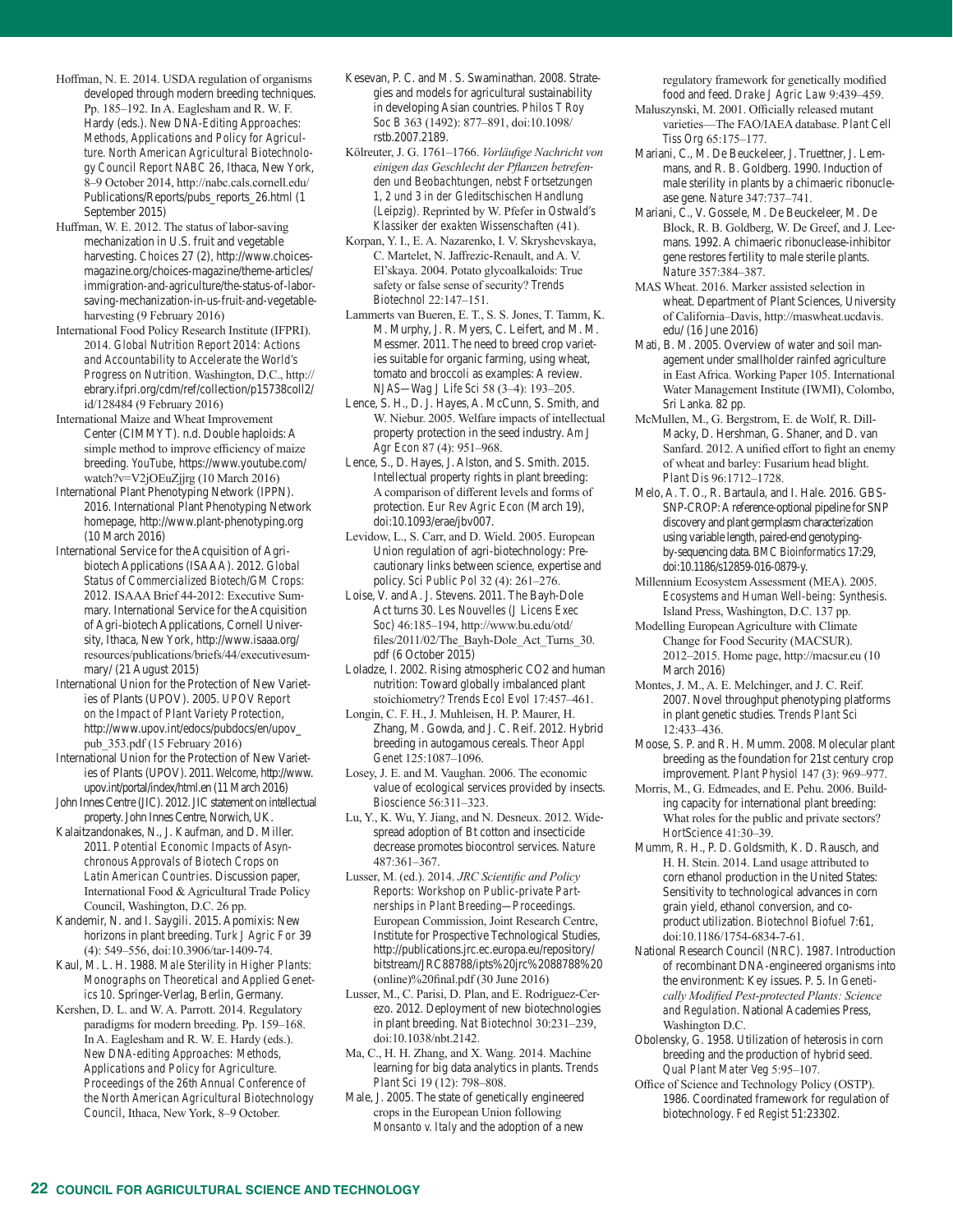Office of Science and Technology Policy (OSTP). 1992. Exercise of federal oversight within scope of statutory authority: Planned introduction of biotechnology products into the environment. *Fed Regist* 57 (39): 6753–6762.

Organisation for Economic Co-operation and Development (OECD). 1986. *Recombinant DNA Safety Considerations*, http://www.oecd.org/ sti/biotech/40986855.pdf (28 September 2015)

Palmer, A. C., K. Healy, M. A. Barffour, W. Siamusantu, J. Chileshe, K. J. Schultze, K. P. West Jr., and A. B. Labrique. 2016. Provitamin A carotenoid-biofortified maize consumption increases pupillary responsiveness among Zambian children in a randomized controlled trial. *J Nutr* 10 (146), doi:10.3945/jn.116.239202.

Parent, B. and F. Tardieu. 2014. Can current crop models be used in the phenotyping era for predicting the genetic variability of yield of plants subjected to drought or high temperature? *J Exp Bot* 65:6179–6189.

Pattee, H. E. 1985. *Evaluation of Quality of Fruits and Vegetables*. AVI Publishing Company, Westport, Connecticut. 410 pp.

Pavuluri, K., B. K. Chim, C. A. Griffey, M. S. Reiter, M. Balota, and W. E. Thomason. 2015. Canopy spectral reflectance can predict grain nitrogen use efficiency in soft red winter wheat. *Precis Agric* 16:405–424.

Peng, T., X. Sun, and R. H. Mumm. 2014a. Optimized breeding strategies for multiple trait integration: I. Minimizing linkage drag in single event introgression. *Mol Breeding* 33:89–104, doi:10.1007/s11032-013-9936-7.

Peng, T., X. Sun, and R. H. Mumm. 2014b. Optimized breeding strategies for multiple trait integration: II. Process efficiency in event pyramiding and trait fixation. *Mol Breeding*  33:105–115, doi:10.1007/s11032-013-9937-6.

Pew Initiative. 2001. *Guide to U.S. Regulation of Genetically Modified Food and Agricultural Biotechnology Products*. Pew Initiative on Food and Biotechnology. The Pew Charitable Trusts, Washington, D.C. 36 pp.

Phillips, P. W. B. 2014. Economic consequences of regulation of GM crops. *Genetic Literacy Project*, http://www.geneticliteracyproject. org/2014/12/11/economic-consequences-ofregulations-of-gm-crops/ (29 September 2015)

Pittman, J. J., D. B. Arnall, S. M. Interrante, C. A. Moffet, and T. J. Butler. 2015. Estimation of biomass and canopy height in bermudagrass, alfalfa, and wheat using ultrasonic, laser, and spectral sensors. *Sensors* 15:2920–2943.

Raliya, R., R. Nair, S. Chavalmane, W.-N. Wang, and P. Biswas. 2015. Mechanistic evaluation of translocation and physiological impact of titanium dioxide and zinc oxide on the tomato (*Solanum lycopersicum* L.) plant. *Metallomics*  7:1584–1594, doi:10.1039/c5mt00168d.

Ramessar, K., T. Capell, R. M. Twyman, H. Quemada, and P. Christou. 2009. Calling the tunes on transgenic modified plants: The case for regulatory harmony. *Mol Breeding* 23:99–112.

Ramirez-Villegas, J., J. Watson, and A. J. Challinor. 2015. Identifying traits for genotypic adaptation using crop models. *J Exp Bot*, doi:10.1093/jxb/erv014.

Ramu, P., B. Kassahun, S. Senthilvel, C. Ashok Kumar, B. Jayashree, R. T. Folkertsma, L. Ananda Reddy, M. S. Kuruvinashetti, B. I. G. Haussmann, and C. T. Hash. 2009. Exploiting rice-sorghum synteny for targeted development of EST-SSRs to enrich the sorghum genetic linkage map. *Theor Appl Genet* 119:1193–1204, doi:10.1007/s00122-009-1120-4.

Repinski, S. L., J. K. Miller, K. N. Hayes, F. A. Bliss, and C. J. Trexler. 2011. Graduate plant breeding curricula: Opinions from public and private sector stakeholders in industrialized markets. *Crop Sci* 51:2325–2336.

Reynolds, M. and P. Langridge. 2016. Physiological breeding. *Curr Opin Plant Biol* 31:162–171.

Ribaut J.-M., D. Hoisington, M. Bänziger, T. L. Setters, and G. O. Edmeades. 2004. Genetic dissection of drought tolerance in maize: A case study. In H. T. Nguyen and A. Blum (eds.). *Physiology and Biotechnology Integration for Plant Breeding*. Marcel Dekker, Inc., New York, http://base.dnsgb.com.ua/files/book/Agriculture/ Plant-Breeding/Physiology.pdf#page=591 (7 June 2016)

Roberts, C. A., J. Workman Jr., and J. B. Reeves III. 2004. *Near-infrared Spectroscopy in Agriculture*. American Society of Agronomy/ Crop Science Society of America/Soil Science Society of America, Madison, Wisconsin.

Robertson, G. P., K. L. Gross, S. K. Hamilton, D. A. Landis, T. M. Schmidt, S. S. Snapp, and S. M. Swinton. 2014. Farming for ecosystem services: An ecological approach to production agriculture. *BioScience* 64:404–415, doi:10.1093/ biosci/biu037.

Roser, M. 2015. Land use in agriculture. *Our World in Data*, http://ourworldindata.org/data/food-agriculture/land-use-in-agriculture/ (21 August 2015)

Rowe, J. D., F. Amijee, S. D. Brody, G. G. Wandrey, and C. C. Dryer. 2012. The globalization of agricultural biotechnology: Implications for compliance, stewardship and stakeholder engagement. Pp. 335–375. In C. A. Wozniak and A. McHughen (eds.). *Regulation of Agricultural Biotechnology: The United States and Canada*. Springer Science+Business Media, Dordrecht, The Netherlands.

Rutger, J. N. 1992. Impact of mutation breeding in rice—A review. *Mutat Breed Rev* 8:1–24.

Scherr, S. J. and J. A. McNeely. 2008. Biodiversity conservation and agricultural sustainability: Towards a new paradigm of "ecoagriculture" landscapes. *Philos T Roy Soc B* 363:477–494, doi:1098/rstb.2007.2165.

Secretariat of the Convention on Biological Diversity. 2000. *Cartagena Protocol on Biosafety to the Convention on Biological Diversity; Text and Annexes*. Secretariat of the Convention on Biological Diversity. Montreal, Quebec, Canada. 30 pp.

Simon, P. W., L. M. Pollak, B. A. Clevidence, J. M. Holden, and D. B. Haytowitz. 2009. Plant breeding for human nutrition. *Plant Breeding Rev* 31:325–392.

Sims, D., I. Sudbery, N. E. Ilott, A. Heger, and C. P. Ponting. 2014. Sequencing depth and coverage: Key considerations in genomic analyses. *Nat Rev Genet* 15:121–132.

Spillane, C., M. D. Curtis, and U. Grossniklaus. 2004. Apomixis technology development—Virgin births in farmers' fields? *Nat Biotechnol* 22:687–691.

Sthapit, B. R. and D. Jarvis. 1999. Participatory plant breeding for on-farm conservation. *LEISA Mag*

15:40–41, http://www.agriculturesnetwork.org/ magazines/global/agrobiodiversity/participatory-plant-breeding-for-on-farm (27 August 2015)

Sun, X. and R. H. Mumm. 2015. Optimized breeding strategies for multiple trait integration: III. Parameters for success in version testing. *Mol Breeding* 35:201, doi:10.1007/s11032-015-0397-z.

Svitashev, S., J. K. Young, C. Schwartz, J. Gao, S. C. Falco, and A. M. Cigal. 2015. Targeted mutagenesis, precise gene editing, and site-specific gene insertion in maize using Cas9 and guide RNA. *Plant Physiol* 169:931–945.

Swanson, T. and T. Goeschl. 2005. Diffusion and distribution: The impacts on poor countries of technological enforcement. In K. Maskus and J. Reichman (eds.). *International Public Goods and Transfer of Technology under a Globalized Intellectual Property Regime*. Cambridge University Press, Cambridge, UK.

Swinton, S. M., F. Lupi, G. P. Robertson, and S. K. Hamilton. 2007. Ecosystem services and agriculture: Cultivating agricultural ecosystems for diverse benefits. *Ecol Econ* 64:245–252.

System-wide Genetic Resources Program (SGRP). 2010. *Booklet of CGIAR Centre Policy Instruments, Guidelines and Statements on Genetic Resources, Biotechnology and Intellectual Property Rights—Version III*. CGIAR SGRP and the CGIAR Genetic Resources Policy Committee (GRPC). Bioversity International, Rome, Italy, https://library.cgiar.org/bitstream/ handle/10947/5148/sgrp\_policy\_booklet\_Version3\_aug2010.pdf?sequence=1 (13 October 2015).

Taleb, N. N., R. Read, R. Douady, J. Norman, and Y. Bar-Yam. 2014. The precautionary principle (with application to the genetic modification of organisms). *Extreme Risk Initiative,* NYU School of Engineering working paper series. 24 pp.

Tesfaye, L. M., M. C. A. M. Bink, I. A. van der Lans, B. Gremmen, and H. C. M. van Trijp. 2013. Bringing the voice of consumers into plant breeding with Bayesian modeling. *Euphytica*  189:365–378, doi:10.1007/s10681-012-0765-2.

Tester, M. and P. Langridge. 2010. Breeding technologies to increase crop production in a changing world. *Science* 327:818–822.

The Royal Society. 2009. *Reaping the Benefits. Science and the Sustainable Intensification of Global Agriculture*. London, The Royal Society. 72 pp.

Till, B. J., S. H. Reynolds, E. A. Greene, C. A. Codomo1, L. C. Enns, J. E. Johnson, C. Burtner, A. R. Odden, K. Young, N. E. Taylor, J. G. Henikoff, L. Comai, and S. Henikoff. 2003. Large-scale discovery of induced point mutations with high-throughput tilling. *Genome Res* 13:524–530, doi:10.1101/gr.977903.

Tilman, D. 1999. Global environmental impacts of agricultural expansion: The need for sustainable and efficient practices. *P Natl Acad Sci USA*  96:5995–6000.

Tilman, D., J. Farigione, B. Wolff, C. D'Antonio, A. Dobson, R. Howarth, D. Schindler, W. H. Schlesinger, D. Simberloff, and D. Swackhamer. 2001. Forecasting agriculturally driven global environmental change. *Science* 292:281–284.

Tilman, D., C. Balzar, J. Hill, and B. L. Befort. 2011. Global food demand and the sustainable intensification of agriculture. *P Natl Acad Sci USA*  108:20260–20264.